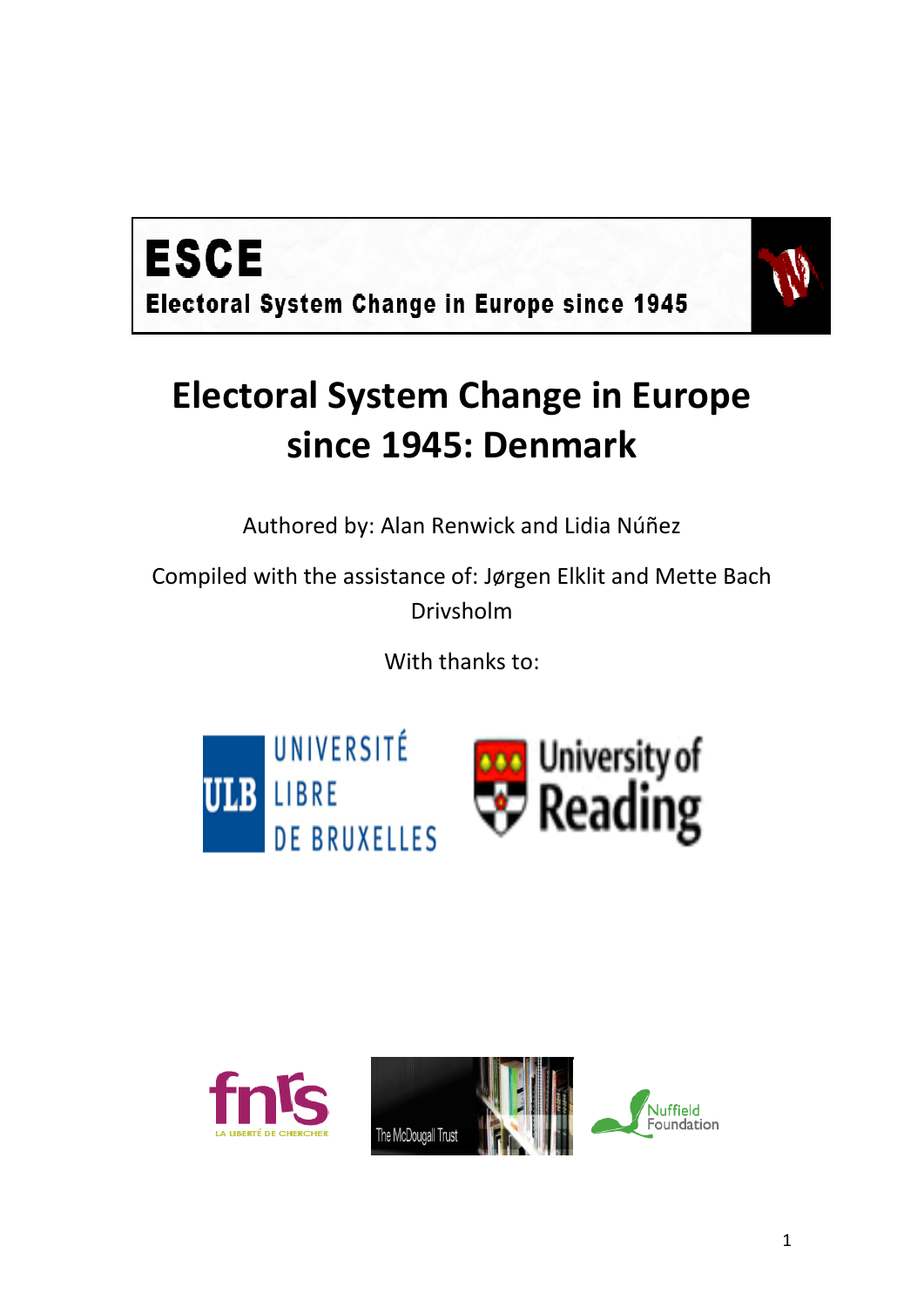## **Section 1: Overview of the Danish Electoral System Changes since 1945**

Until 1915, Denmark used a system of single-member plurality (Elklit 1992: 190–91). A mixedmember proportional system was in place between 1915 and 1920 and used in the general election of 1918 (Elklit 1992: 191–95). This was, in turn, replaced with a multi-tier proportional list system in 1920. This was designed to retain a constituency link through the nomination districts and at the same time to give voters a broader choice than before (Pedersen 1966: 172). Seats were allocated in multimember districts and there was an upper tier for compensatory seats and flexible list arrangements for the attribution of seats to candidates (see below for details). The first election we have taken into consideration for this project is that of October 1945, which was held some months after the end of the German occupation in May 1945. The system in use was roughly the same one that had been employed since the 1920 electoral reform, though various further amendments had been passed, including one enacted at the start of October 1945. This basic format of this system remains in place for Danish elections today, although it has been tweaked in various ways over the years.

# **Section 2: Relevant Electoral System changes in Denmark since 1945**

| Law            | <b>Amendment</b> | Date of    | Location        | <b>Relevant for the</b> |
|----------------|------------------|------------|-----------------|-------------------------|
|                |                  | enactment  |                 | research                |
| [name of the   | [Name of the     | Day Month  | location        | Yes or No               |
| law]           | amendment]       | Year       |                 |                         |
| 1920:          |                  | 11.04.1920 | RT, 1919-20,    | Yes                     |
|                |                  |            | Tillæg C, 1357- |                         |
| Lov nr. 139 of |                  |            | 1456            |                         |
| April 11.      |                  |            |                 |                         |
| Law on         |                  |            | Lovtidende A,   |                         |
| Election of    |                  |            | 1920, 477-526   |                         |
| Parliament     |                  |            |                 |                         |
|                |                  |            |                 |                         |
| 1945:          |                  | 29.06.1945 | RT, 1945,       | No                      |
| Lov nr. 306 of |                  |            | Tillæg C, 139-  |                         |
| June 29.       |                  |            | 42              |                         |
|                |                  |            | Lovtidende A,   |                         |
| Law on         |                  |            | 1945, 802-03    |                         |
| interim        |                  |            |                 |                         |
| changes of     |                  |            |                 |                         |
| rules of       |                  |            |                 |                         |
| preparation of |                  |            |                 |                         |
| voters'        |                  |            |                 |                         |
| register for   |                  |            |                 |                         |
| Folketing      |                  |            |                 |                         |

#### **Table 1. Summary of [Country] Electoral Laws and Amendments since 1945**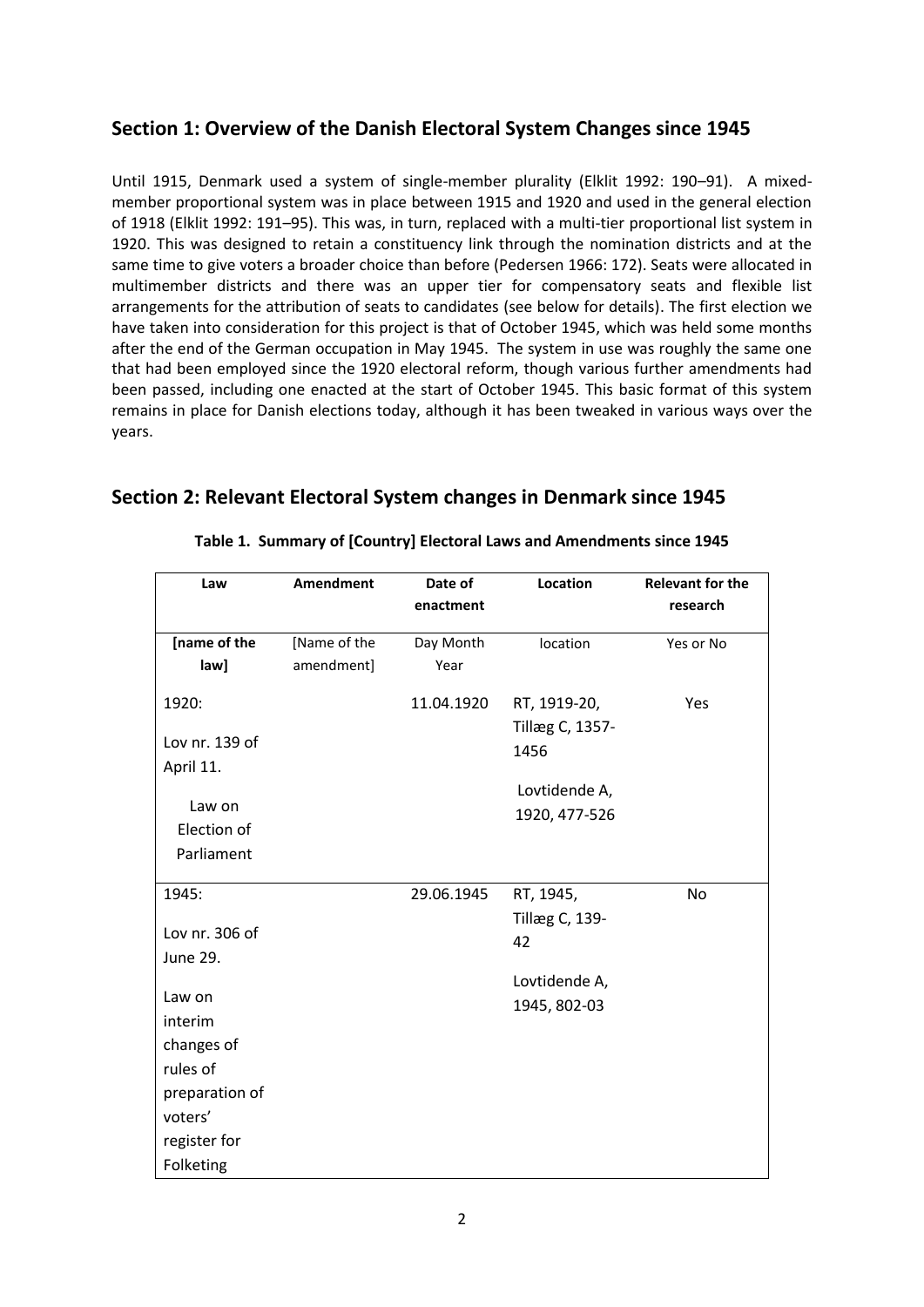| elections                            |                                                                                |            |                                                                      |     |
|--------------------------------------|--------------------------------------------------------------------------------|------------|----------------------------------------------------------------------|-----|
|                                      | 1945:<br>Lov nr. 471 of<br>October 1.<br>Law on<br>amendments<br>to the Law on | 1.10.1945  | RT, 1945,<br>Tillæg C, 1017-<br>32<br>Lovtidende A,<br>1945, 1344-51 | Yes |
|                                      | Election of<br>Parliament                                                      |            |                                                                      |     |
|                                      | 1947:                                                                          | 7.10.1947  | RT, 1946-47,                                                         | No  |
|                                      | Lov nr. 422 of<br>October 7.                                                   |            | Tillæg C, 1705-<br>06                                                |     |
|                                      | Law on<br>amendments<br>to the Law on<br>Election of<br>Parliament             |            | Lovtidende A,<br>1947, 1182                                          |     |
| 1948:<br>Lov nr. 279 of              |                                                                                | 9.06.1948  | RT, 1947-48,<br>Tillæg C, 1777-                                      | Yes |
| June 9                               |                                                                                |            | 1882                                                                 |     |
| Law on<br>Election of                |                                                                                |            | Lovtidende A,<br>1948, 1141-93                                       |     |
| Parliament                           |                                                                                |            |                                                                      |     |
| 1953:<br>Lov nr. 171 of<br>March 31. |                                                                                | 31.03.1953 | RT, 1952-53,<br>Tillæg C, 225-<br>320                                | Yes |
| Law on<br>Election of<br>Folketinget |                                                                                |            | Lovtidende A,<br>1953, 553-600                                       |     |
|                                      | 1953:<br>Lov nr. 335 of<br>December 22.                                        | 22.12.1953 | FT, 1953-54,<br>Tillæg C, 113-<br>32                                 | No  |
|                                      | Law on<br>amendments<br>to the local                                           |            | Lovtidende A,<br>1953, 1381-90                                       |     |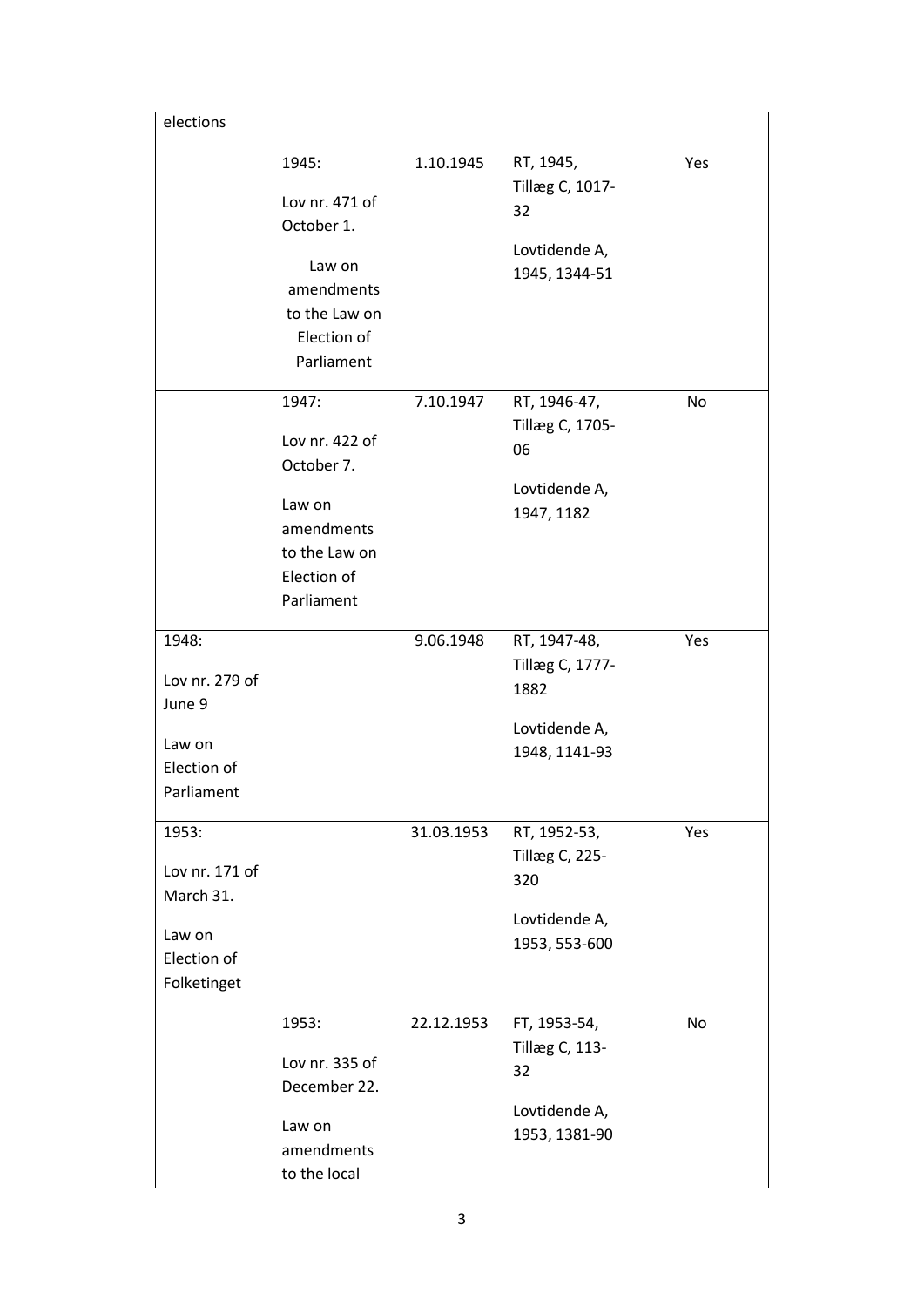|                 | government<br>electoral law<br>and to the Law<br>on Election of<br>Folketinget |            |                            |     |
|-----------------|--------------------------------------------------------------------------------|------------|----------------------------|-----|
| 1961:           |                                                                                | 16.06.1961 | FT, 1960-61,               | No  |
|                 |                                                                                |            | Tillæg C, 261-             |     |
| Lov nr. 207 of  |                                                                                |            | 62                         |     |
| <b>June 16.</b> |                                                                                |            |                            |     |
| Law on a        |                                                                                |            | Lovtidende A,<br>1961, 505 |     |
| change of       |                                                                                |            |                            |     |
| voting age (for |                                                                                |            |                            |     |
| Folketing       |                                                                                |            |                            |     |
| elections)      |                                                                                |            |                            |     |
|                 |                                                                                |            |                            |     |
| 1961:           |                                                                                | 16.06.1961 | FT, 1960-61,               | No  |
| Lov nr. 207 of  |                                                                                |            | Tillæg C, 261-             |     |
| June 16.        |                                                                                |            | 62                         |     |
|                 |                                                                                |            | Lovtidende A,              |     |
| Law on a        |                                                                                |            | 1961, 505                  |     |
| change of       |                                                                                |            |                            |     |
| voting age (for |                                                                                |            |                            |     |
| Folketing       |                                                                                |            |                            |     |
| elections)      |                                                                                |            |                            |     |
| 1961:           |                                                                                | 16.06.1961 | FT, 1960-61,               | Yes |
|                 |                                                                                |            | Tillæg C, 683-4            |     |
| Lov nr. 207 of  |                                                                                |            |                            |     |
| June 16         |                                                                                |            | Lovtidende A,              |     |
|                 |                                                                                |            | 1961, 505-06               |     |
|                 | 1964:                                                                          | 4.03.1964  | FT, 1963-64,               | Yes |
|                 |                                                                                |            | Tillæg C, 145-             |     |
|                 | Lov nr. 59 of                                                                  |            | 56                         |     |
|                 | March 4.                                                                       |            |                            |     |
|                 | Law on                                                                         |            | Lovtidende A,              |     |
|                 | Amendments                                                                     |            | 1964, 119-24               |     |
|                 | to the Law on                                                                  |            |                            |     |
|                 | Election of                                                                    |            |                            |     |
|                 | Folketinget                                                                    |            |                            |     |
|                 |                                                                                |            |                            |     |
|                 | 1964:                                                                          | 18.12.1964 | FT, 1964-65,               | No  |
|                 | Lov nr. 364 of                                                                 |            | <b>Tillæg C, 27-28</b>     |     |
|                 |                                                                                |            | Lovtidende A,              |     |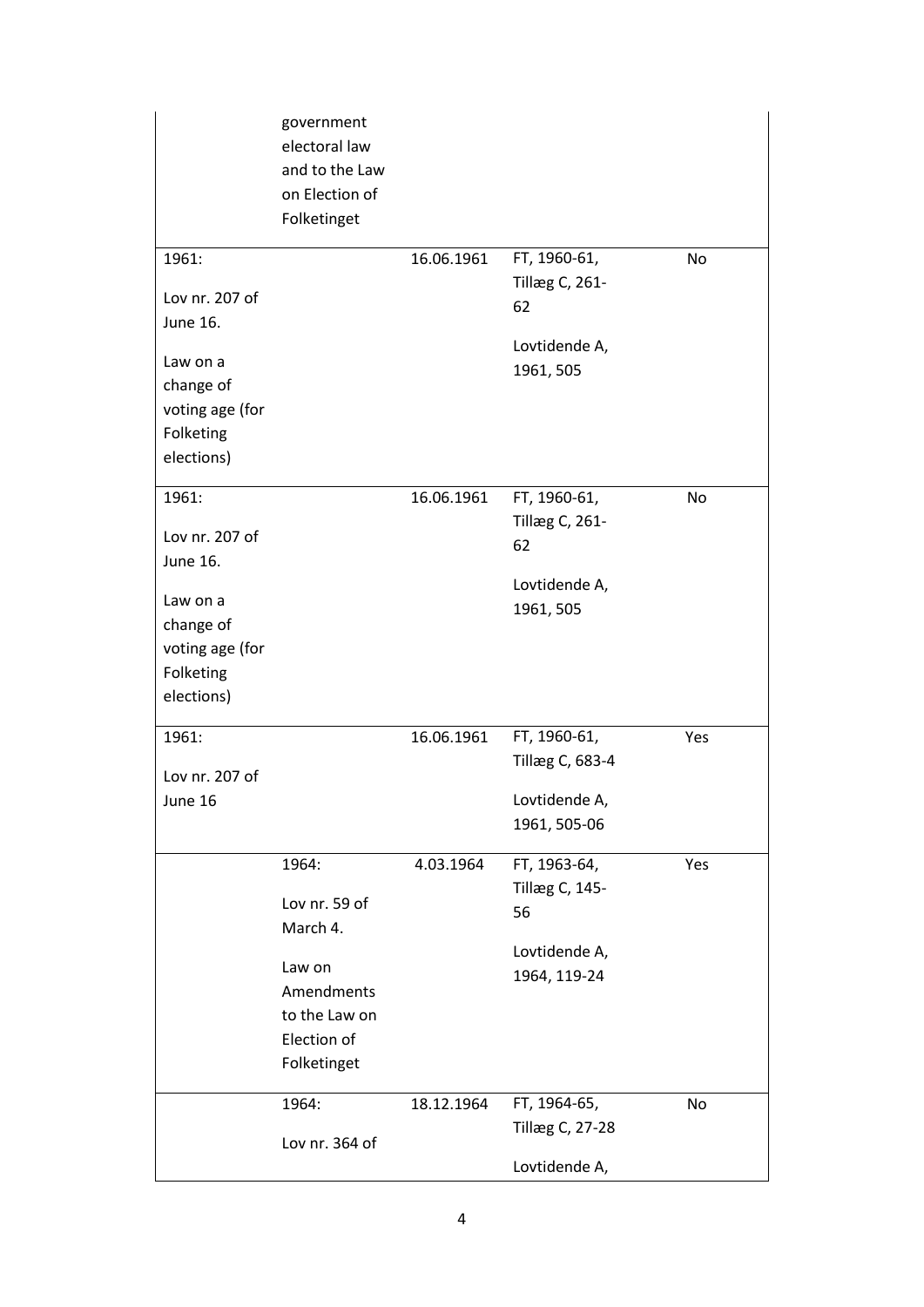|                                                                                                                      | December 18.                                                                                                                                            |            | 1964, 1206-07                                                                 |     |
|----------------------------------------------------------------------------------------------------------------------|---------------------------------------------------------------------------------------------------------------------------------------------------------|------------|-------------------------------------------------------------------------------|-----|
|                                                                                                                      | Law on<br>Amendments<br>to the Law on<br>Election of<br>Folketinget                                                                                     |            |                                                                               |     |
|                                                                                                                      | 1965:<br>Lov no. 445 of<br>December 21.<br>Law on<br>Amendments<br>to the Law on<br>Election of<br>Folketinget                                          | 21.12.1965 | FT, 1965-66,<br><b>Tillæg C, 113-</b><br>22<br>Lovtidende A,<br>1965, 1489-93 | No  |
|                                                                                                                      | 1970:<br>Lov no. 283 of<br>June 10.<br>Law on<br>Amendments<br>to the Law on<br>Election of<br>Folketinget<br>(Constituency<br>delimitation<br>$etc.$ ) | 12.06.1970 | FT, 1969-70,<br>Tillæg C, 769-<br>90<br>Lovtidende A,<br>1970, 719-29         | Yes |
| 1971:<br>Lov no. 445 of<br>October 5.<br>Law on<br>Changes to<br>the Voting<br>Age in<br>Elections to<br>Folketinget |                                                                                                                                                         | 5.10.1971  | FT, 1970-71,<br>Tillæg C, 1119-<br>20<br>Lovtidende A,<br>1971, 1167-68       | No  |
|                                                                                                                      | 1973:                                                                                                                                                   | 23.05.1973 | FT, 1972-73,<br>Tillæg C, 1337-                                               | No  |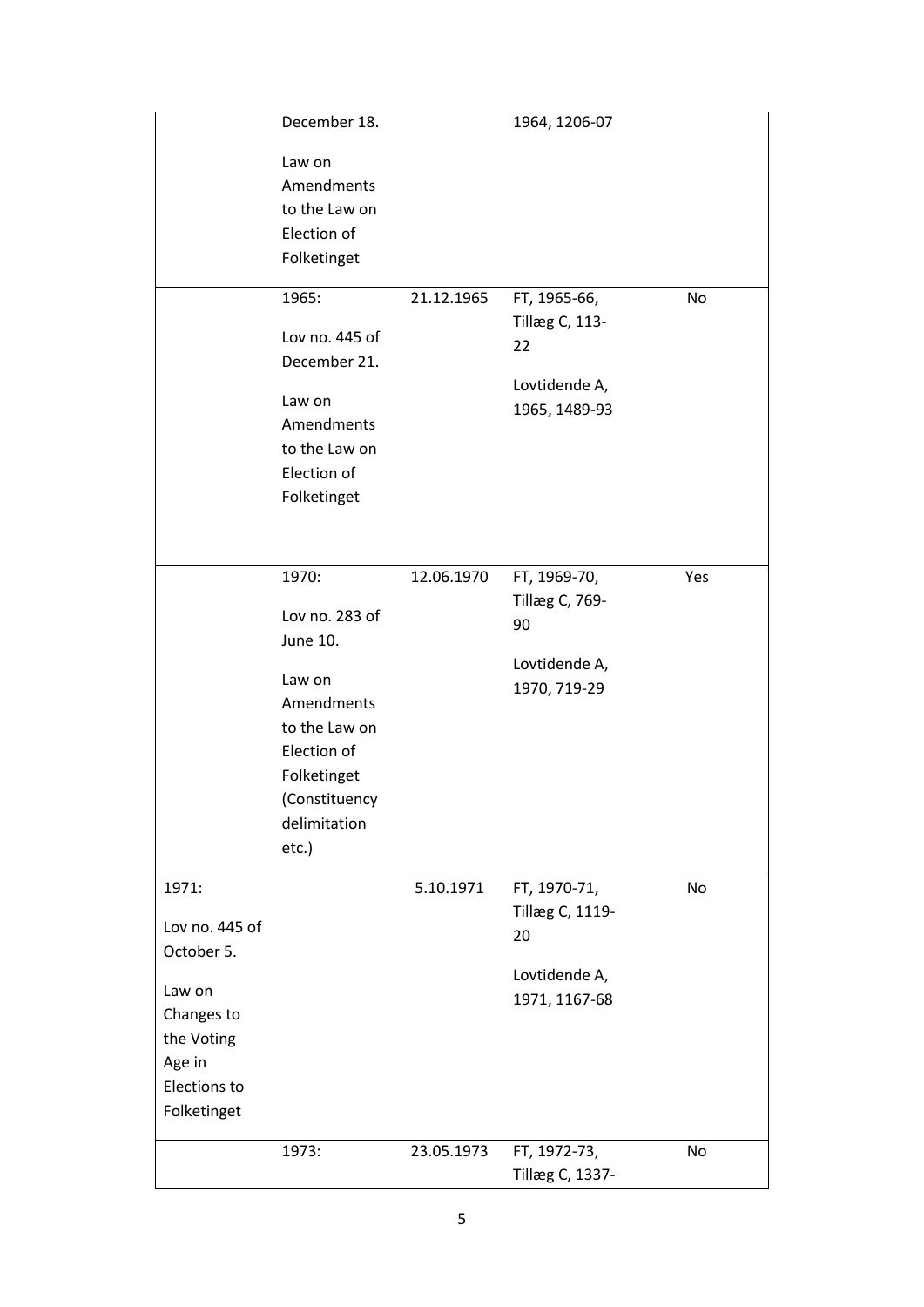|                | Lov nr. 286 of<br>May 23. |            | 42              |    |
|----------------|---------------------------|------------|-----------------|----|
|                |                           |            | Lovtidende A,   |    |
|                | Law on                    |            | 1973, 812-14    |    |
|                | Amendments                |            |                 |    |
|                | to the Law on             |            |                 |    |
|                | local                     |            |                 |    |
|                | government                |            |                 |    |
|                | <b>Elections and</b>      |            |                 |    |
|                | to the Law on             |            |                 |    |
|                | Election of               |            |                 |    |
|                | Folketinget               |            |                 |    |
|                | 1977:                     | 16.11.1977 | FT, 1977-78,    | No |
|                |                           |            | Tillæg C, 49-54 |    |
|                | Lov no. 567 of            |            |                 |    |
|                | November 16.              |            | Lovtidende A,   |    |
|                |                           |            | 1977, 1584-86   |    |
|                | Law on                    |            |                 |    |
|                | Amendments                |            |                 |    |
|                | to the Law on             |            |                 |    |
|                | Election of               |            |                 |    |
|                | Folketinget               |            |                 |    |
|                | and the Law               |            |                 |    |
|                | on Local                  |            |                 |    |
|                | Councils                  |            |                 |    |
|                | Elections                 |            |                 |    |
|                | 1978:                     | 8.03.1978  | FT, 1977-78,    | No |
|                |                           |            | Tillæg C, 209-  |    |
|                | Lov no. 83 of             |            | 10              |    |
|                | March 8.                  |            |                 |    |
|                | Law on                    |            | Lovtidende A,   |    |
|                | Amendments                |            | 1978, 307       |    |
|                | to the Law on             |            |                 |    |
|                | Election of               |            |                 |    |
|                | Folketinget               |            |                 |    |
|                | (Electoral                |            |                 |    |
|                | registers)                |            |                 |    |
|                |                           |            |                 |    |
| 1978:          |                           | 2709.1978  | FT, 1977-78,    | No |
| Lov no. 483 of |                           |            | Tillæg C, 597-  |    |
| September      |                           |            | 98              |    |
| 27.            |                           |            | Lovtidende A,   |    |
|                |                           |            | 1978, 1496      |    |
| Law on Voting  |                           |            |                 |    |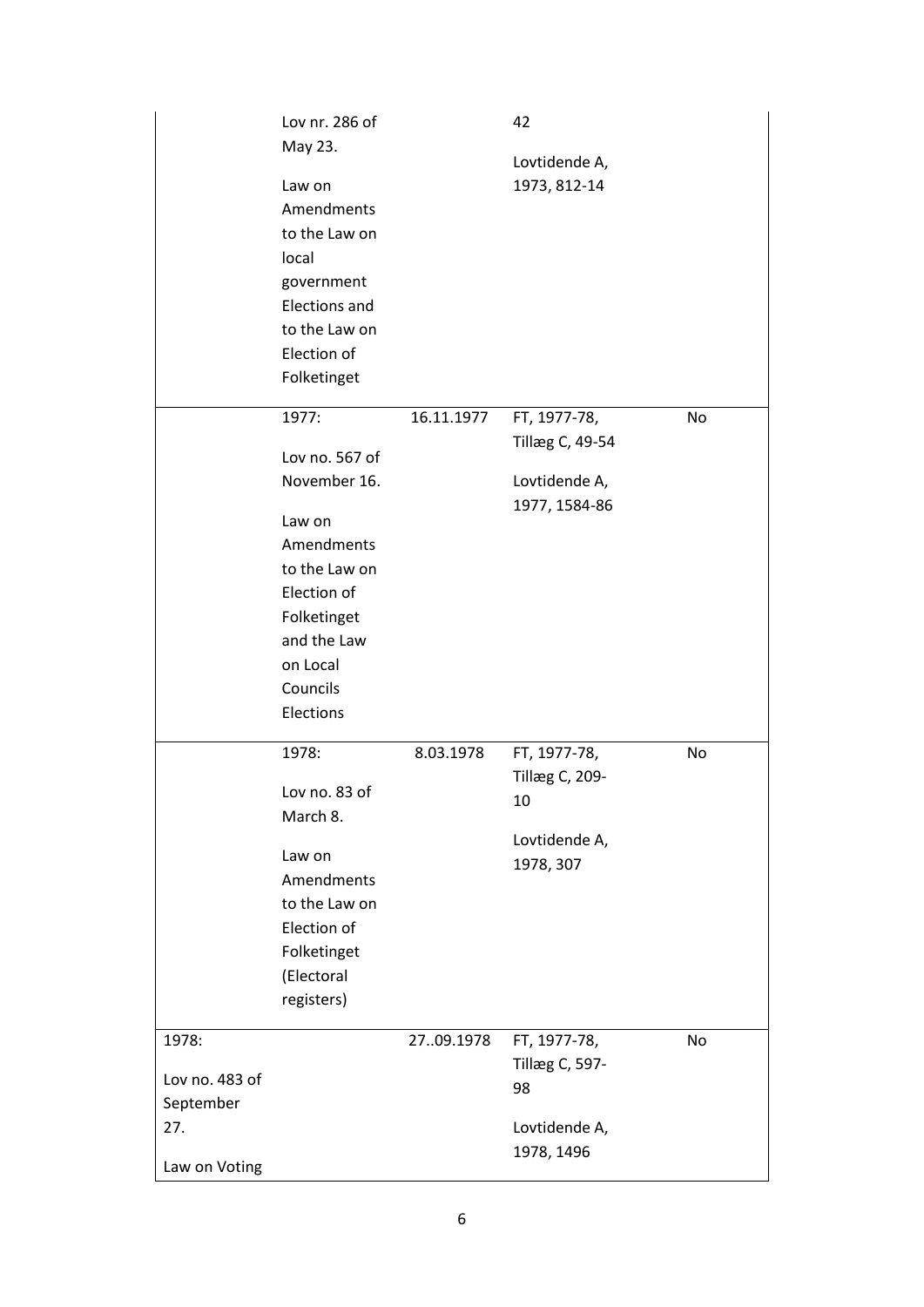| Age Changes<br>in Elections to<br>Folketinget          |  |
|--------------------------------------------------------|--|
| FT, 1979-80 (2.<br>1980:<br>30.04.1980<br>No           |  |
| samling),                                              |  |
| Lov no. 145 of<br><b>Tillæg C, 321-</b>                |  |
| April 30.<br>40                                        |  |
| Law on<br>Lovtidende A,                                |  |
| Amendments<br>1980, 596-605                            |  |
| to the Law on                                          |  |
| Election of                                            |  |
| Folketinget                                            |  |
| FT, 1982-83,<br>1983:<br>2.03.1983<br>No               |  |
| Tillæg C, 231-                                         |  |
| Lov nr. 91 of<br>32<br>March 2.                        |  |
| Lovtidende A,                                          |  |
| Law on<br>1983, 266                                    |  |
| Amendments                                             |  |
| to the Law on                                          |  |
| Election of                                            |  |
| Folketinget                                            |  |
| FT, 1986-87,<br>13.05.1987<br>1987:<br>Yes             |  |
| Tillæg C, 525-                                         |  |
| Lov no. 271 of<br>88<br>May 13                         |  |
| Lovtidende A,                                          |  |
| Law on<br>1987, 928-958<br>Elections to<br>Folketinget |  |
| https://www.r                                          |  |
| etsinformation                                         |  |
| .dk/Forms/R07                                          |  |
| $10.$ aspx?id=52                                       |  |
| <b>768</b>                                             |  |
|                                                        |  |
| Version in                                             |  |
| English:                                               |  |
|                                                        |  |
|                                                        |  |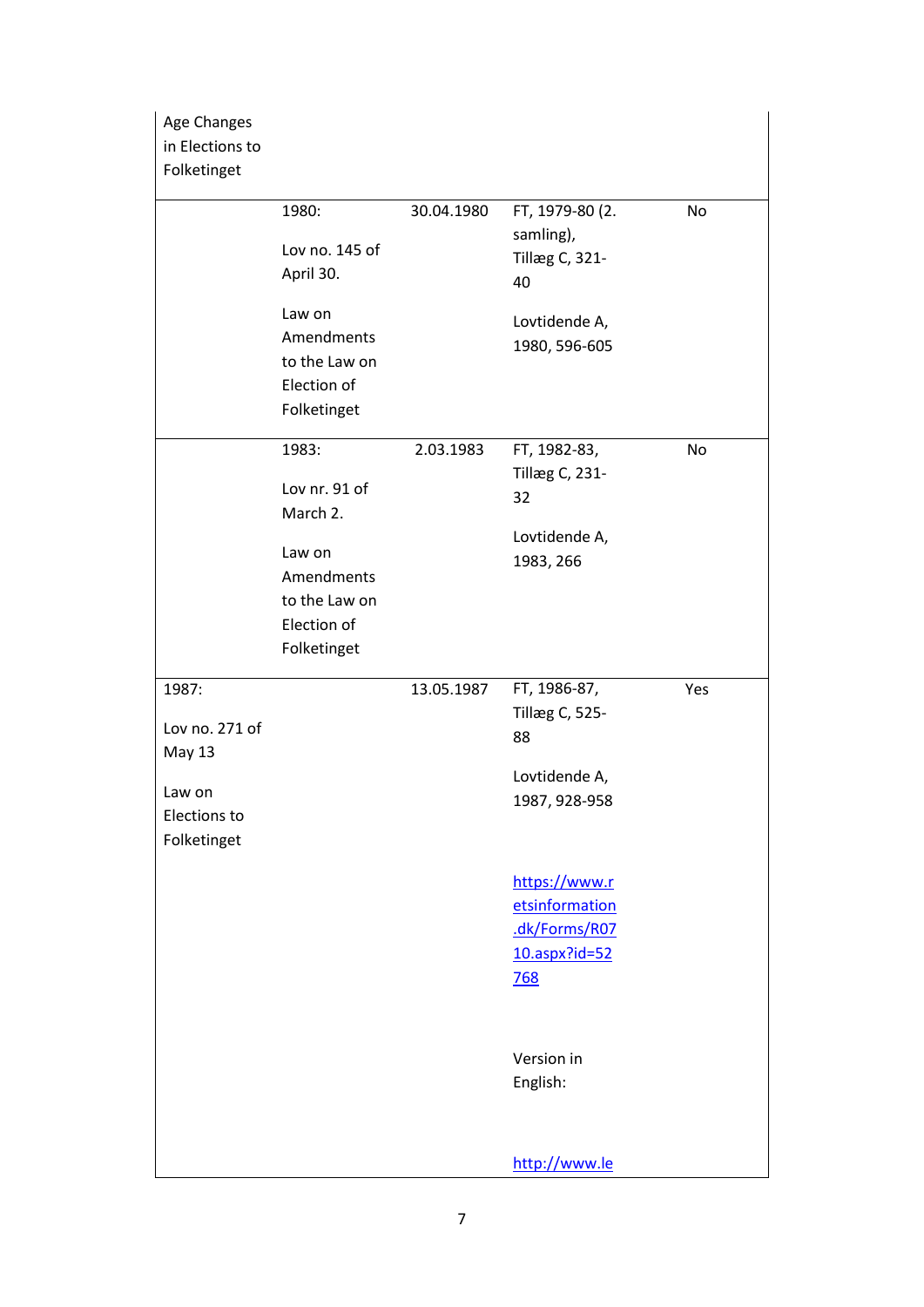|                                                                                                                                                                                           |            | gislationline.or<br>g/documents/<br>action/popup/<br>id/5736                       |    |
|-------------------------------------------------------------------------------------------------------------------------------------------------------------------------------------------|------------|------------------------------------------------------------------------------------|----|
| 1989:<br>Lov no. 245 of<br>April 19.<br>Amendments<br>to the Law on<br>Elections to<br>Folketinget                                                                                        | 19.04.1989 | FT, 1988-89,<br>Tillæg C, 791-<br>92<br>Lovtidende A,<br>1989, 832                 | No |
|                                                                                                                                                                                           |            | https://www.r<br>etsinformation<br>.dk/Forms/R07<br>$10.$ aspx?id=52<br><u>757</u> |    |
| 1994:<br>Lov no. 223 of<br>April 6.<br>Amendments<br>to the Law on<br>Elections to<br>Folketinget<br>(Changes in<br>candidate<br>registration<br>requirements,<br>advance<br>voting etc.) | 6.04.1994  | FT, 1993-94,<br>Tillæg C, 633-<br>38<br>Lovtidende A,<br>1994, 985-87              | No |
| 1995:<br>Lov no. 379 of<br>June 14.<br>Amendment<br>to the Law on<br>Elections to                                                                                                         | 14.06.1995 | FT, 1994-95,<br>Tillæg C, 383<br>Lovtidende A,<br>1995, 1692                       | No |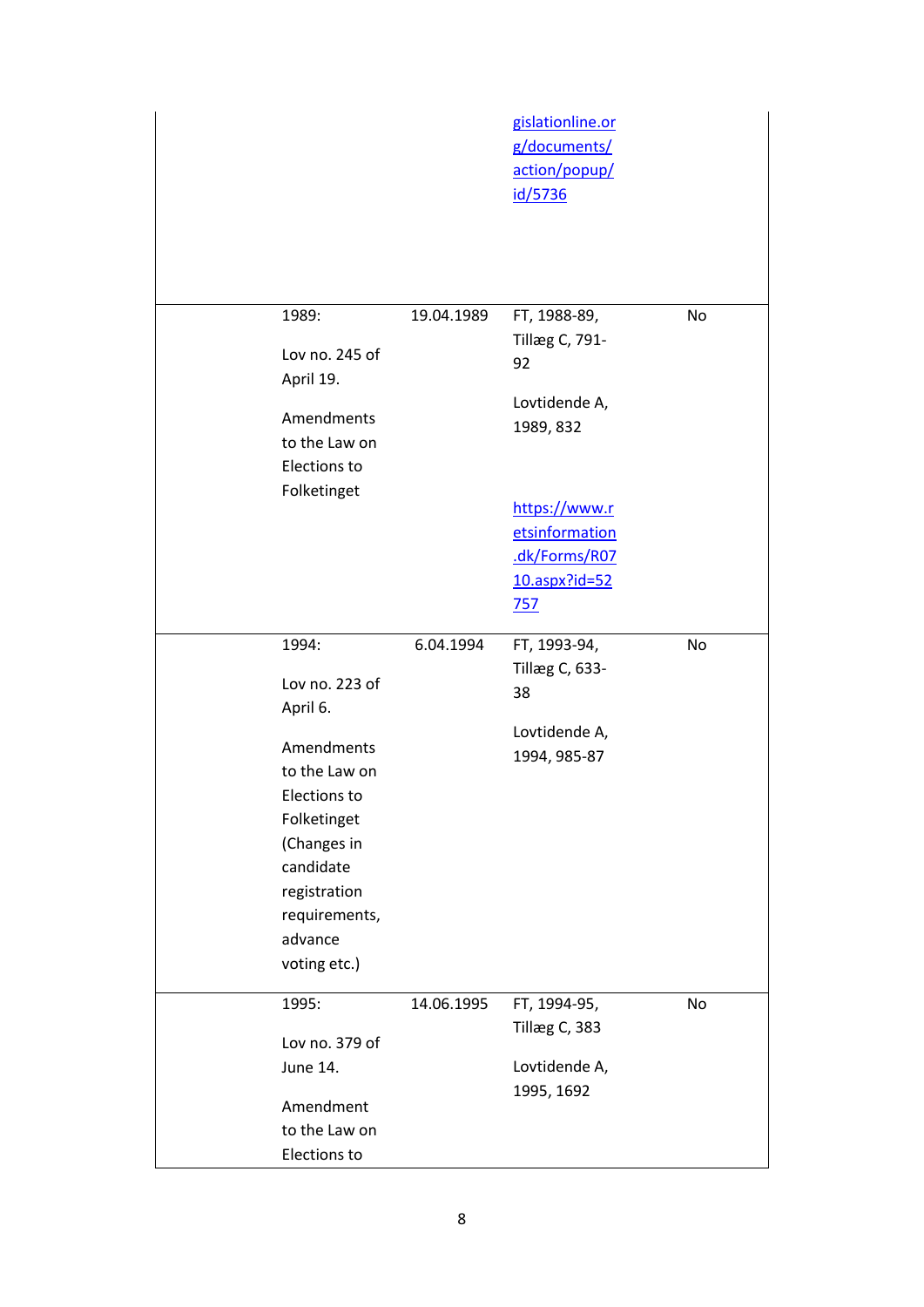| Folketinget     |            |                               |    |
|-----------------|------------|-------------------------------|----|
| 1996:           | 12.06.1996 | FT, 1995-96,<br>Tillæg C, 779 | No |
| Lov no. 472 of  |            |                               |    |
| June 12.        |            | Lovtidende A,<br>1996, 2567   |    |
| Amendments      |            |                               |    |
| to the Law on   |            |                               |    |
| elections to    |            |                               |    |
| Folketinget     |            |                               |    |
| (Voting rights  |            |                               |    |
| to unmarried    |            |                               |    |
| co-habiting     |            |                               |    |
| voters during   |            |                               |    |
| temporary       |            |                               |    |
| stays abroad)   |            |                               |    |
| 1998:           | 4.05.1998  | FT, 1997-98 (2.               | No |
| Lov no. 255 of  |            | saml.), Tillæg                |    |
| May 4.          |            | $C, 3-4$                      |    |
|                 |            | Lovtidende A,                 |    |
| Law on          |            | 1998, 1497-98                 |    |
| amendments      |            |                               |    |
| to the laws on  |            |                               |    |
| election of     |            |                               |    |
| Folketinget, on |            |                               |    |
| election of     |            |                               |    |
| local councils, |            |                               |    |
| and of Danish   |            |                               |    |
| representative  |            |                               |    |
| s to the        |            |                               |    |
| European        |            |                               |    |
| Parliament      |            |                               |    |
| 2001:           | 28.03.2001 | FT, 2000-01,                  | No |
| Lov no. 215 of  |            | <b>Tillæg C, 432-</b><br>34   |    |
| March 28.       |            |                               |    |
|                 |            | Lovtidende A,                 |    |
| Law on          |            | 2001, 1493                    |    |
| Amendments      |            |                               |    |
| to the Law on   |            |                               |    |
| Election of     |            |                               |    |
| Folketinget     |            |                               |    |
| and Law on      |            |                               |    |
| election of     |            |                               |    |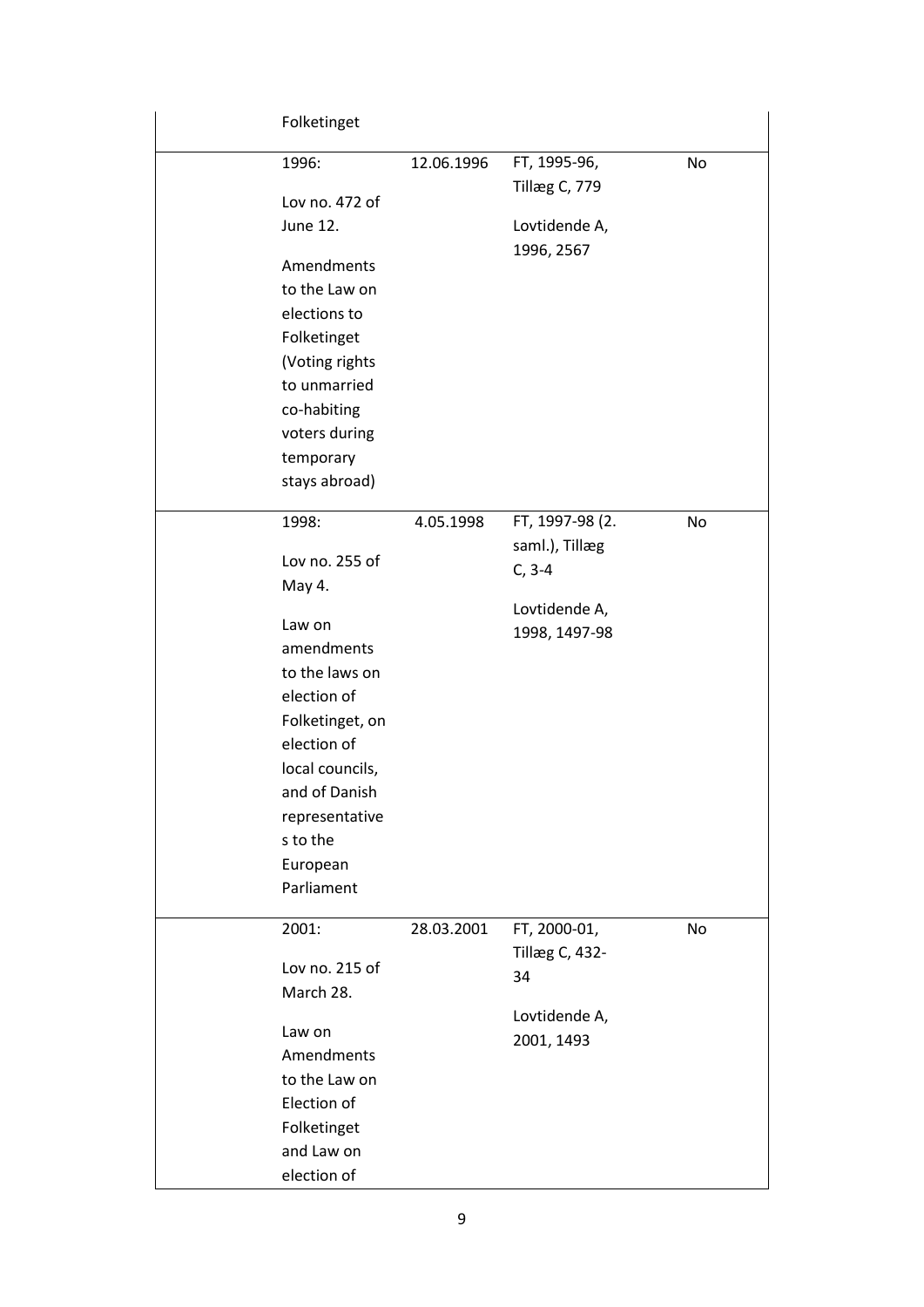| Danish<br>representative<br>s to the<br>European<br>Parliament                                                                                                                                                                                             |            |                                                                                |    |
|------------------------------------------------------------------------------------------------------------------------------------------------------------------------------------------------------------------------------------------------------------|------------|--------------------------------------------------------------------------------|----|
| $2003:^{1}$<br>Lov no. 1209<br>of December<br>27.<br>Amendments<br>to Law on<br>Elections to<br>Folketinget,<br>Law on<br>Election of<br>Danish<br>Representativ<br>es to the<br>European<br>Parliament,<br>and Law on<br>Local<br>Government<br>Elections | 27.12.2003 | FT, 2003-04,<br><b>Tillæg C, 189-</b><br>191<br>Lovtidende A,<br>2003, 7638-40 | No |
| 2004:<br>Lov no. 438 of<br>June 9.<br>Amendments<br>to the Law on<br>Election of<br>Folketinget                                                                                                                                                            | 9.06.2004  | FT, 2003-04,<br>Tillæg C, 791-<br>92<br>Lovtidende A,<br>2004, 2900-01         | No |
| 2005:<br>Lov no. 294 of<br>April 27.<br>Law on                                                                                                                                                                                                             | 27.04.2005 | FT, 2004-05 (2.<br>saml.), Tillæg<br>C, 18-19<br>Lovtidende A,                 | No |

1

 $1$  It clarifies rules on how parliamentary candidates may be present at vote counting and some technicalities concerning candidate registration for elections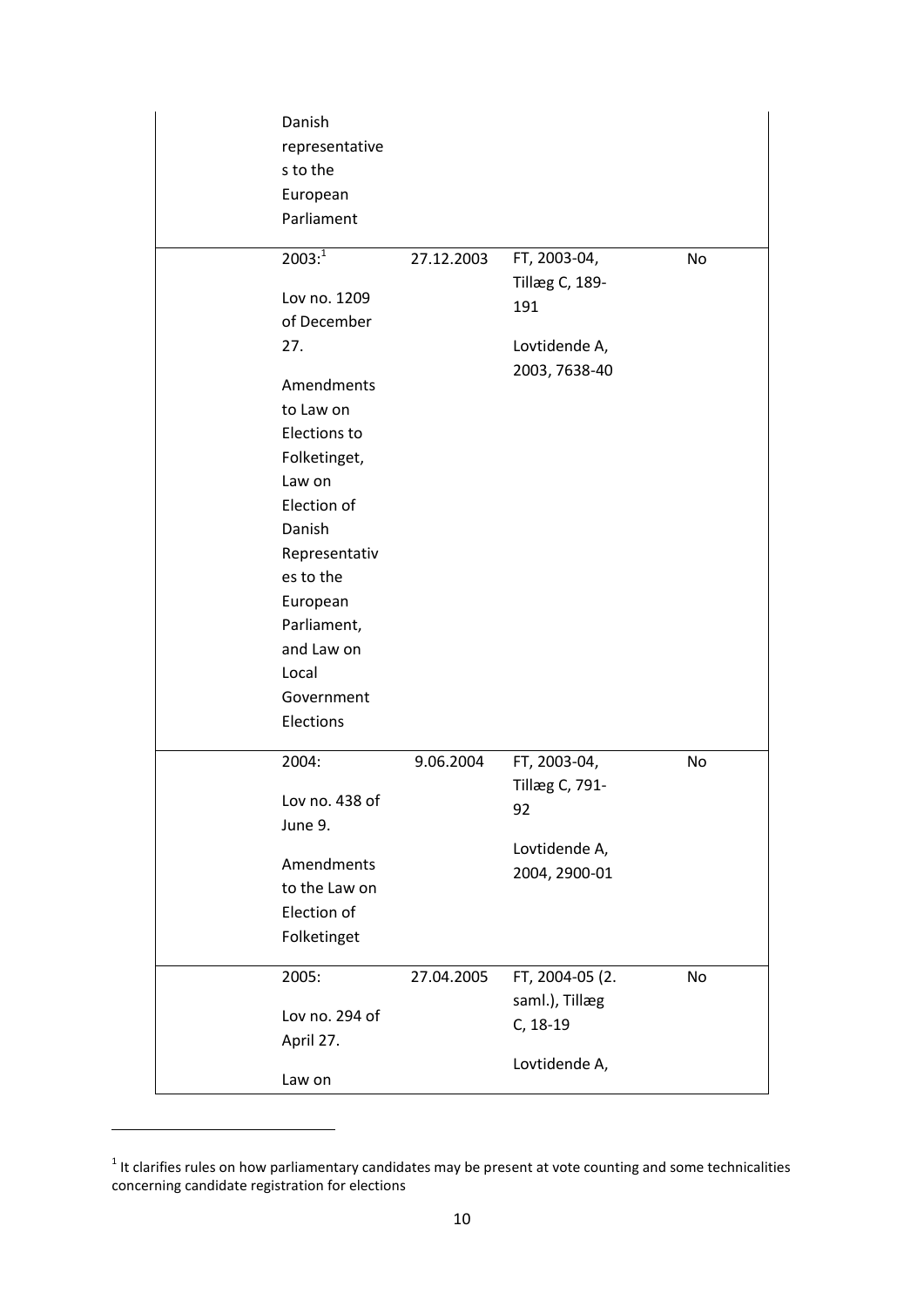| Amendments<br>to the Laws on<br>Elections to<br>the Folketing,<br>Election of<br>Danish<br>Members of<br>the European<br>Parliament,<br>and Election of<br><b>Local Councils</b> |           | 2005, 2393-94                  |     |
|----------------------------------------------------------------------------------------------------------------------------------------------------------------------------------|-----------|--------------------------------|-----|
| 2006:                                                                                                                                                                            | 8.6.2006  | FT, 2005-06,                   | Yes |
| Lov no. 536 of                                                                                                                                                                   |           | Tillæg C, 984-                 |     |
| June 8.                                                                                                                                                                          |           | 97                             |     |
|                                                                                                                                                                                  |           | Lovtidende A,                  |     |
| Law on                                                                                                                                                                           |           | 2006, 3632-                    |     |
| Amendments<br>to the Law on                                                                                                                                                      |           | 3645                           |     |
| Election of                                                                                                                                                                      |           |                                |     |
| folketinget                                                                                                                                                                      |           |                                |     |
|                                                                                                                                                                                  |           |                                |     |
|                                                                                                                                                                                  |           | http://www.ft.                 |     |
|                                                                                                                                                                                  |           | dk/samling/20                  |     |
|                                                                                                                                                                                  |           | 051/lovforslag                 |     |
|                                                                                                                                                                                  |           | /L222/som_ve                   |     |
|                                                                                                                                                                                  |           | dtaget.htm                     |     |
|                                                                                                                                                                                  |           |                                |     |
| 2008:                                                                                                                                                                            | 8.04.2008 | FT, 2007-08,                   | No  |
| Lov no. 222 of                                                                                                                                                                   |           | Tillæg C, xx-yy                |     |
| April 8.                                                                                                                                                                         |           | Lovtidende A,                  |     |
|                                                                                                                                                                                  |           | 2008, April 9                  |     |
| Law on<br>amendments                                                                                                                                                             |           |                                |     |
| to the Laws on                                                                                                                                                                   |           |                                |     |
| Elections to                                                                                                                                                                     |           |                                |     |
| Folketinget,                                                                                                                                                                     |           |                                |     |
| Elections of                                                                                                                                                                     |           | http://www.ft.                 |     |
| Danish                                                                                                                                                                           |           | dk/samling/20                  |     |
| Members of                                                                                                                                                                       |           | 072/lovforslag<br>/L18A/som ve |     |
| the European                                                                                                                                                                     |           | dtaget.htm                     |     |
| Parliament,                                                                                                                                                                      |           |                                |     |
| and Election of                                                                                                                                                                  |           |                                |     |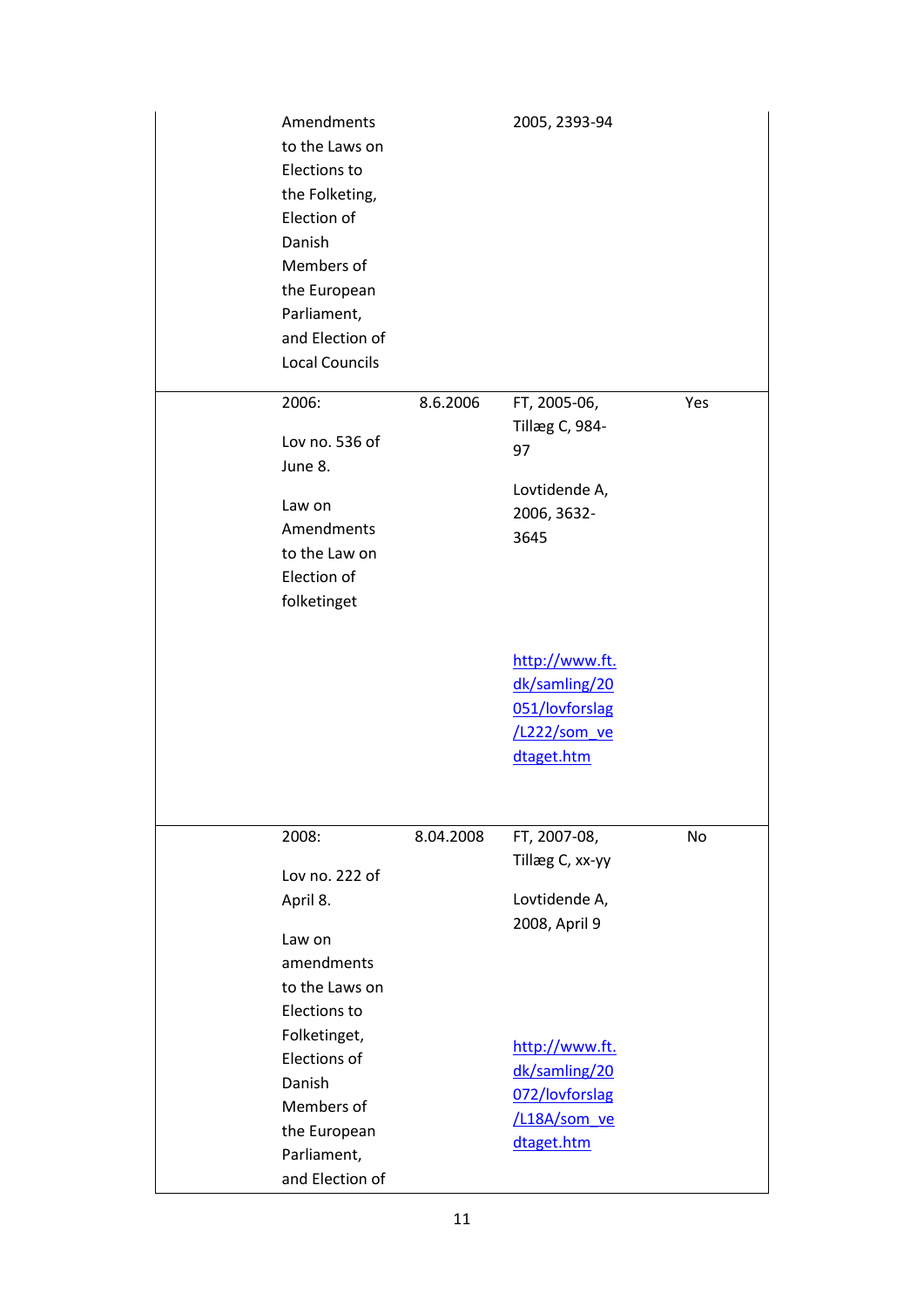| Local and<br>Regional<br>Councils<br>(Election<br>Board, party<br>labels etc.) |            |                 |    |
|--------------------------------------------------------------------------------|------------|-----------------|----|
| 2008:                                                                          | 19.12.2008 | FT, 2008-09,    | No |
| Lov nr. 1347 of                                                                |            | Tillæg C, xx-yy |    |
| December 19.                                                                   |            | Lovtidende A,   |    |
|                                                                                |            | 2008, хх-уу     |    |
| Law on                                                                         |            |                 |    |
| amendments                                                                     |            |                 |    |
| to the Laws on<br>Elections to                                                 |            | http://www.ft.  |    |
| Folketinget,                                                                   |            | dk/samling/20   |    |
| Elections of                                                                   |            | 081/lovforslag  |    |
| Danish                                                                         |            | /L17/som_ved    |    |
| Members of                                                                     |            | taget.htm#dok   |    |
| the European                                                                   |            |                 |    |
| Parliament,                                                                    |            |                 |    |
| and Election of                                                                |            |                 |    |
| Local and                                                                      |            |                 |    |
| Regional                                                                       |            |                 |    |
| Councils                                                                       |            |                 |    |
| 2009:                                                                          | 24.02.2009 | FT, 2008-09,    | No |
| Lov nr. 135 of                                                                 |            | Tillæg C, xx-yy |    |
| February 24.                                                                   |            | Lovtidende A,   |    |
| Law on                                                                         |            | 2009, хх-уу     |    |
| amendments                                                                     |            |                 |    |
| to the Law on                                                                  |            |                 |    |
| Elections to                                                                   |            | https://www.r   |    |
| the Folketing                                                                  |            | etsinformation  |    |
| (Referendum                                                                    |            | .dk/Forms/R07   |    |
| on                                                                             |            | 10.as?id=1235   |    |
| Constitutional                                                                 |            | 99              |    |
| Amendments)                                                                    |            |                 |    |
|                                                                                |            |                 |    |
|                                                                                |            |                 |    |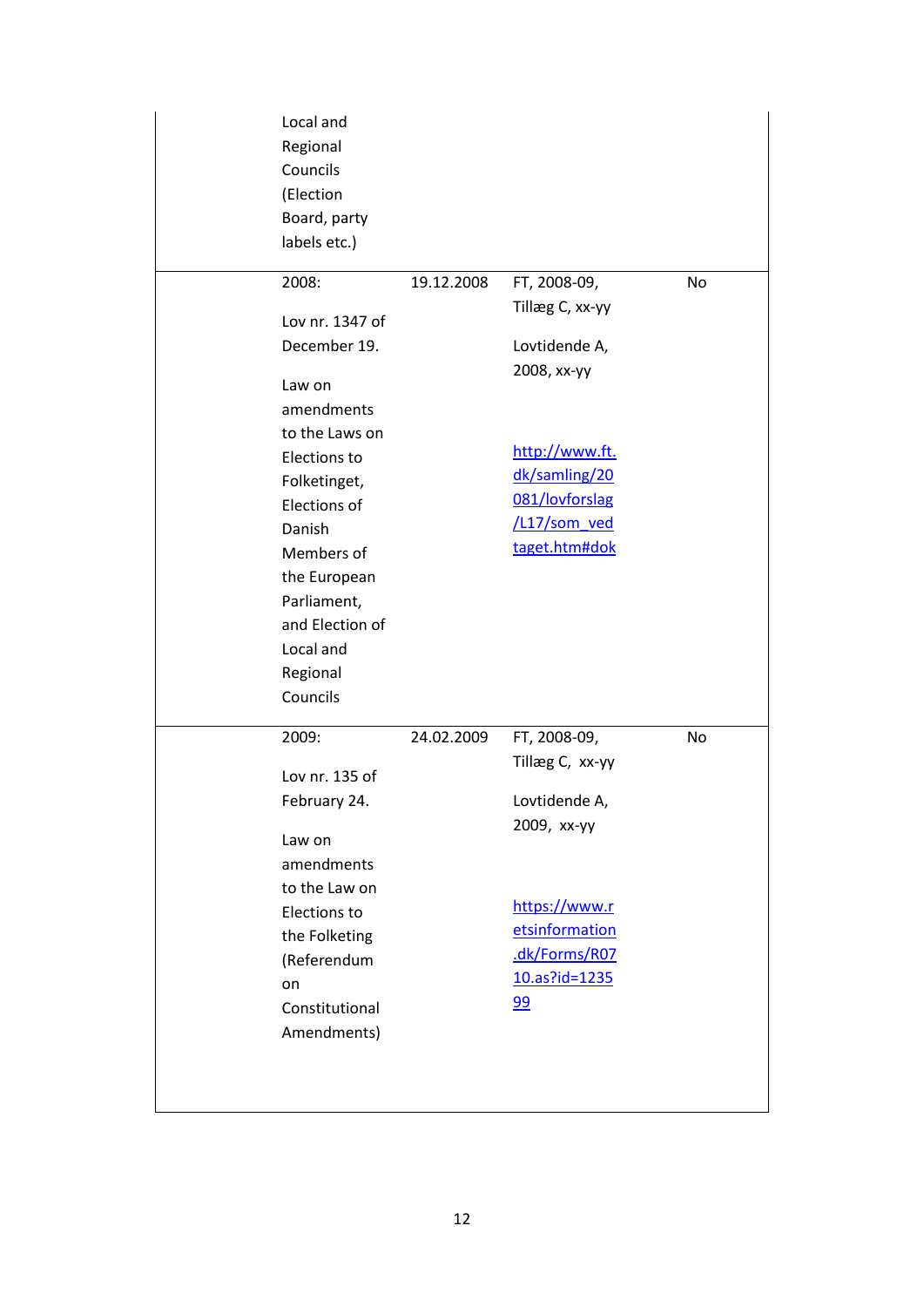# **Section 3: Details of previous electoral systems and electoral system changes.**

#### *3.1 The 1945 Electoral System*

The system in use in 1945 was a multi-tier proportional representation system using either open or flexible lists (as explained below, parties could choose between a number of list formats). Its main features dated from the 1920 electoral reform, though various changes had subsequently been made. A wide-ranging set of amendments – Law 471 of 1945 – was passed less than a month before the election of 30 October itself but left most of the substance unchanged.

*Assembly size.* There were 148 seats in the Folketing (Lower House).

*Districts and district magnitude*. Seats were allocated at two levels. The lower tier comprised 117 seats in 23 districts (referred to here as multi-member constituencies to differentiate them from the nomination districts that they contained). The upper tier comprised 31 seats. The distribution of these seats across parties was determined nationally (see below), but the number of seats going to each of three regions was determined in the law. Following the election, the seats were allocated in turn to parties in particular multi-member constituencies (see below).

Thus, six compensatory seats were allocated to the region of Copenhagen- Frederiksberg, ten to the Islands (Øernes Amter), and fifteen to Jutland (Jyllands Amter) (Article 44 of the 1945 law).

Copenhagen-Frederiksberg was divided into three multimember constituencies (strokredse) and the rest of the country was divided into twenty multimember constituencies (amtskredse). Each multimember constituency was divided into nomination districts. The number of seats in each multimember constituency was equivalent to the number of nomination districts they contained.

Districting in the 1945 and 1947 elections is summarized in Table 2. As is apparent, no formal redistricting took place between these elections, but the distribution of compensatory seats to the multi-member constituencies changed.

*Nature of votes that can be cast*. Voters could cast one vote: either for a party list (or an independent), or for a single candidate on a list.

*Party threshold*. While there was no threshold for the lower tier, parties had to obtain at least one multimember constituency seat or as many votes as the average number of votes cast per seat nationally within one of the three electoral provinces, to qualify for the distribution of compensatory seats (Article 44 of the 1945 law).

*Allocation of seats to parties at the lower tier*. Votes (including both votes cast for parties and those cast for individual candidates) were summed up in each multimember constituency and the D'Hondt formula was applied. Thus, each vote total was divided by 1, 2, 3 and so on. The party or the independent candidate having the highest resulting quotient gained the first seat in the multimember constituency. The second highest quotient gained the second seat and so on, until all constituency seats in the multi-member constituency had been distributed among the parties and the independent candidates. (Article 43).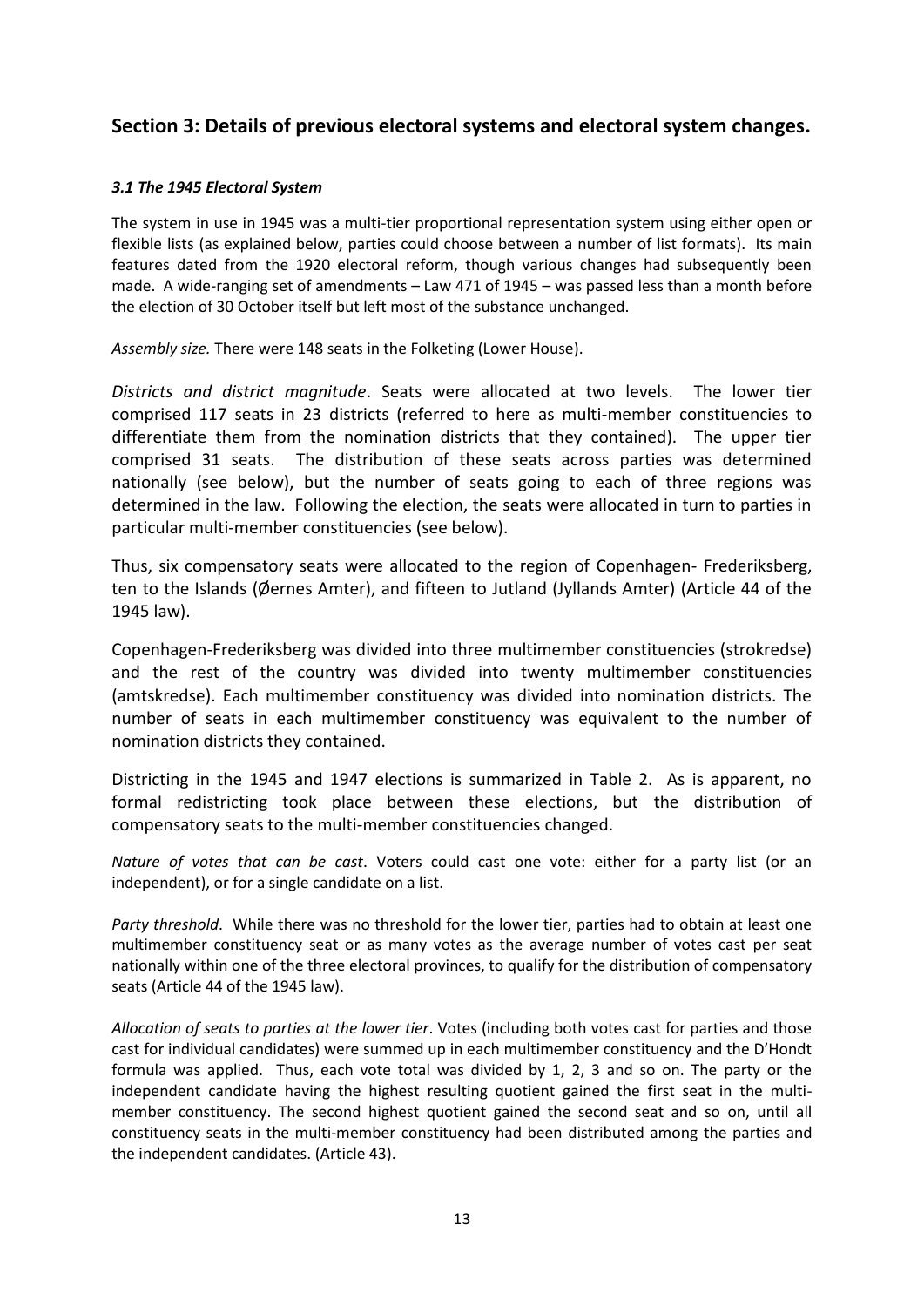*Allocation of seats to parties at the upper tier*. The votes of those parties that were eligible to compete in the compensatory tier were summed nationally and divided by the sum of the seats won by these parties in the multi-member constituencies and the total number of seats in the compensatory tier (that is, the Hare quota was calculated). The total seat entitlement of each party was then calculated using this quota and largest remainders. The seats won by each party at the constituency level were subtracted from these totals to ascertain the number of seats won by each party from the compensatory tier (Article 44).

These seats were then allocated to parties and regions using the Sainte-Laguë formula and finally to parties in multi-member constituencies using Hare quotas and largest remainders (Article 45).

*Allocation of seats to candidates*. Once the number of seats won by each party and independent candidate in both tiers was known, seats were allocated to parties' candidates. Parties could choose prior to the election between different forms of list organization, and these had different implications for how the allocation of seats to candidates was conducted. These forms built in different ways upon the fact that the multi-member constituencies in the Danish system were, as noted above, divided into small nomination districts. The legal texts on these matters do not always draw out the significance of the various options, so we draw in our analysis on descriptions in Elklit (1993, 2005, 2011) and Pedersen (1966).

1. Parties could opt to form a "party list", by presenting an ordered list of candidates before the election. In this case, the party's vote total in the constituency was divided by the number one greater than the number of seats (whether lower- or upper-tier seats) that the party had won in the constituency, and the resulting number was rounded up (the Droop quota). Any candidate who had obtained this quota was elected. If fewer candidates had obtained the quota than the party had won seats, the surplus votes of the successful candidates were calculated by subtracting the Droop quota from their vote totals. This number of ballot papers was taken from these candidates' vote totals and reallocated to the highest ranked candidate on the ballot paper who had not yet been elected. If this did not fill all the seats, the lowest placed candidate was eliminated and his or her votes were reallocated. This process continued until all the party's seats were filled or only as many candidates remained as there were still seats to be filled, in which case these candidates were elected even if they had not met the quota (Article 48). This was thus a flexible list form of allocation with a threshold of one Droop quota and using transfer of votes at full value.

2. Alternatively, parties could opt not to form a party list. In this case, an important distinction lay in whether they nominated one candidate per nominating district or more than one.

a. Where parties nominated one candidate in each nominating district, then that candidate appeared at the top of the list of candidates and all the other candidates in the multimember constituency appeared below in alphabetical order. Here, votes cast for individual candidates counted for those candidates, but votes cast for the party as a whole counted for the nominated candidate in the district (Article 40). The final order of candidates was determined entirely by voters votes, but including the allocation of party votes to the lead candidate in the district (Article 48). This was thus again a flexible list system, though the party's influence over the final order of candidates was more limited than in the party list option.

b. If parties nominated multiple candidates in a district (for example, if they nominated all of their candidates in the constituency in every nominating district), then votes cast for the list as a whole went to whichever candidate had won most individual votes (Article 40). Here, therefore, voters entirely determined the final list order, making this a fully open-list option.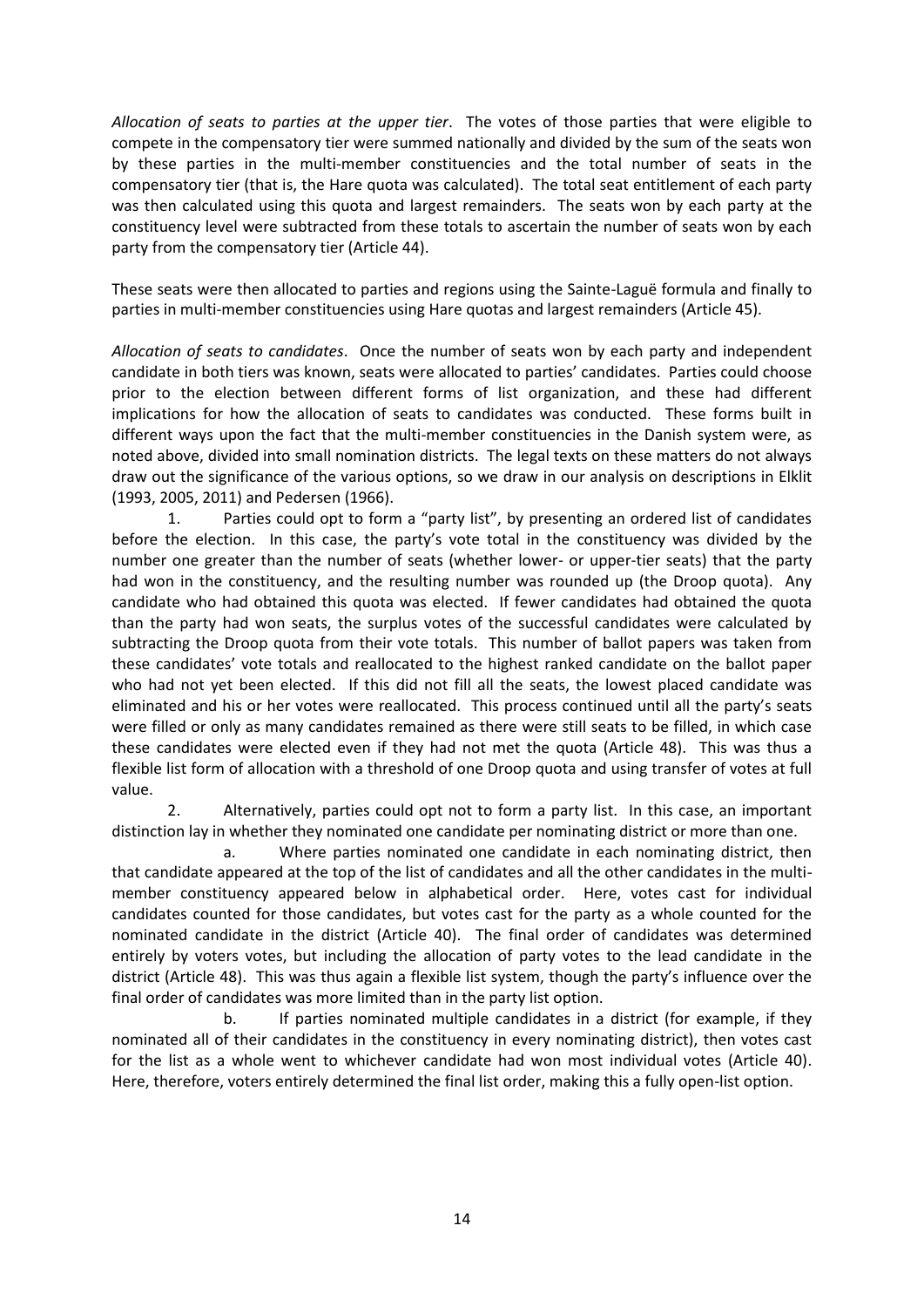|               |                              | <b>Constituency seats</b> |                | <b>Compensatory seats</b> |                |
|---------------|------------------------------|---------------------------|----------------|---------------------------|----------------|
| <b>Region</b> | Constituency                 | 1945                      | 1947           | 1945                      | 1947           |
| Hovedstaden   | Søndre Storkreds             | 6                         | 6              | 1                         | 1              |
| (Copenhagen)  | Østre Storkreds              | 6                         | 6              | 4                         | 4              |
|               | <b>Vestre Storkreds</b>      | 6                         | 6              | 1                         | 1              |
|               | <b>TOTAL</b>                 |                           |                | 6                         | 6              |
| Øerne (The    | Københavns Amtskreds         | 5                         | 5              | 5                         | 4              |
| Islands)      | Frederiksborg Amtskreds      | 4                         | 4              | 1                         | 2              |
|               | <b>Holbæk Amtskreds</b>      | 4                         | 4              |                           |                |
|               | Sorø Amtskreds               | 4                         | 4              |                           |                |
|               | Præstø Amtskreds             | 4                         | 4              | 1                         |                |
|               | <b>Bornholms Amtskreds</b>   | 2                         | 2              |                           |                |
|               | <b>Maribo Amtskreds</b>      | 5                         | 5              | 1                         | 1              |
|               | <b>Odense Amtskreds</b>      | 7                         | 7              | 1                         | $\overline{2}$ |
|               | Svendborg Amtskreds          | 6                         | 6              | 1                         | 1              |
|               | <b>TOTAL</b>                 |                           |                | 10                        | 10             |
| Jylland       | Hjørring Amtskreds           | 5                         | 5              | $\overline{2}$            | 1              |
| (Jutland)     | <b>Thisted Amtskreds</b>     | 3                         | 3              | 1                         | 1              |
|               | Ålborg Amtskreds             | 6                         | 6              | $\mathbf 1$               | $\overline{2}$ |
|               | <b>Viborg Amtskreds</b>      | 5                         | 5              |                           | $\mathbf{1}$   |
|               | <b>Randers Amtskreds</b>     | 6                         | 6              | 1                         | 1              |
|               | Århus Amtskreds              | 5                         | 5              | 2                         | $\overline{2}$ |
|               | <b>Skanderborg Amtskreds</b> | 4                         | 4              | 2                         |                |
|               | Vejle Amtskreds              | 6                         | 6              | 3                         | 3              |
|               | Ringkøbing Amtskreds         | 6                         | 6              | 1                         | $\overline{2}$ |
|               | <b>Ribe Amtskreds</b>        | 5                         | 5              | 2                         | 1              |
|               | Haderslev                    | $\overline{7}$            | $\overline{7}$ |                           | 1              |
|               | <b>TOTAL</b>                 |                           |                | 15                        | 15             |
| <b>TOTAL</b>  |                              | 117                       | 117            | 31                        | 31             |

#### Table 2: Allocation of seats at district level in 1945 and 1947\*

\*Data obtained from the Lovtidende (the Official Gazette) (https://www.lovtidende.dk).

## *3.2 The 1948 Electoral Reform*

This law (No. 279) was enacted on June 1948 with the aim of increasing proportionality (Elkit 1993: 49; 2002: 40–42).

*Assembly size*. The number of seats to be filled for the Folketinget was increased slightly. The Lower House had 151 members; two of them represented the Faroe Islands, which constituted a special electoral district (Article 17).

*Districts and district magnitude*. Two members of the Folketinget were elected in the Faroe Islands, which constituted a special electoral district (Art 17, subsection 9). From the 149 seats to be elected for the Lower House in the rest of the territory, 105 were constituency seats and 44 compensatory seats. The compensatory tier was thus expanded from 20.9 per cent of the total to 29.5 per cent of the total (excluding the Faroe Islands).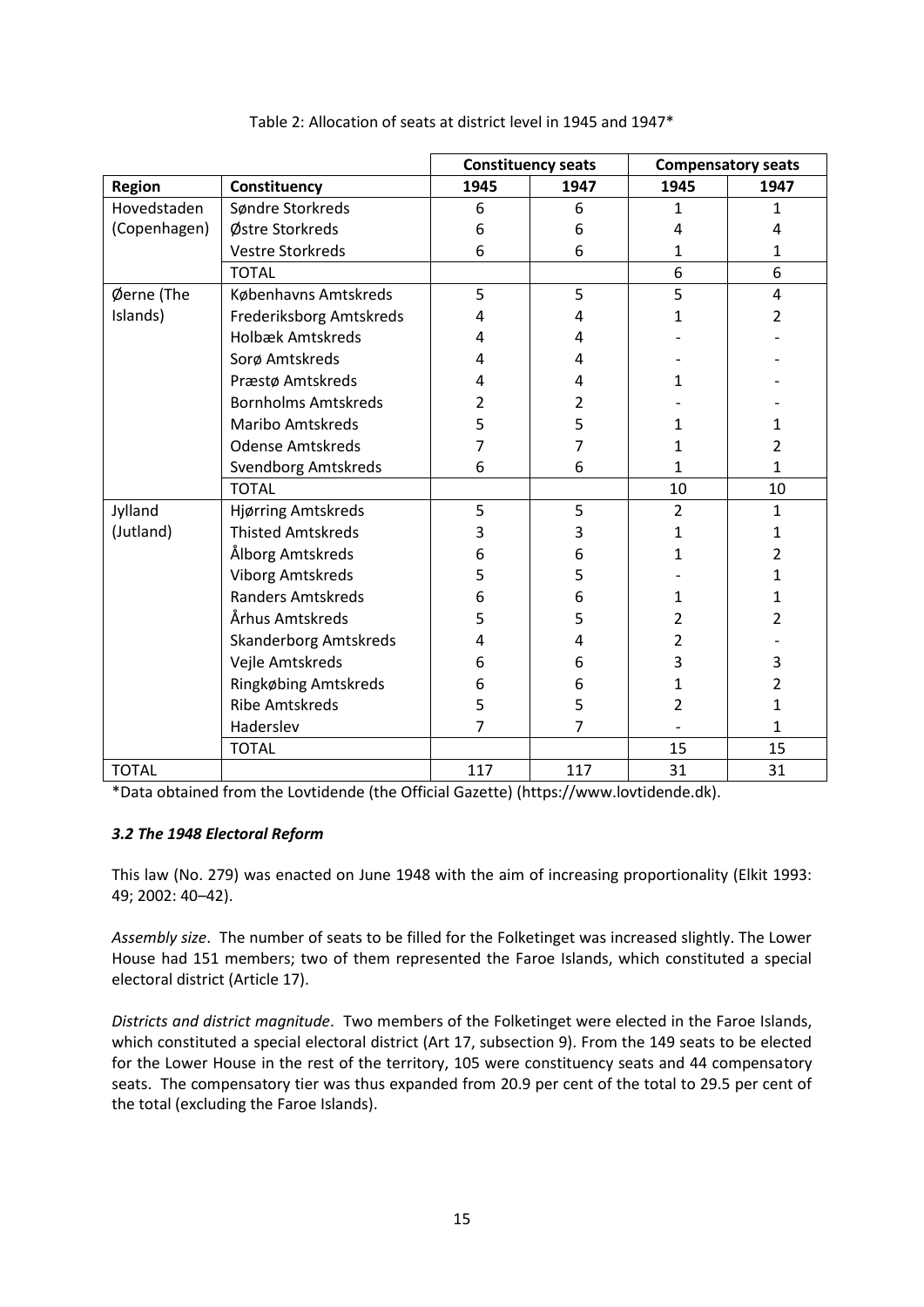With the exception of the Faroe Islands, Denmark was divided into three regions: Metropolitan Copenhagen consisting of 3 multi-member constituencies, the Islands consisting of 9 county constituencies and Jutland consisting of 11 county constituencies (Art. 17).

The apportionment of seats to the different districts was to be proportional to: 1) the population of the constituency; 2) the number of voters in the constituency in the last general election; and 3) the area of the constituency in square kilometres multiplied by a factor of 25. This factor was meant to change for future elections in a way that was proportional to the variation in the population and the number of voters in the entire country (Article 17). Regular reapportionment every five years was introduced.

*Party threshold*. No change (Article 43).

*Allocation of seats to parties at the lower tier*. This reform created the only system in Danish electoral history according to which the allocation of seats at the lower level was not final. That is, parties could lose seats at latter stages of the allocation procedures if they had won more seats in the multi-member constituencies than they were entitled to nationwide (Elklit 1993: 42). This point was amended in 1953 and from then onwards allocation at the lower stages was again final. (Elklit 1993: 42).

The two seats in the Faroe Islands were filled in a two-member district using D'Hondt (Elklit and Sundberg 2011: 10). In all other respects, allocation remained unchanged.

*Allocation of seats to parties at the upper tier*. No change (Article 44).

*Allocation of seats to candidates*. No change (Article 47).

### *No other change*

|                        |                            | <b>Constituency seats</b> |        | <b>Compensatory seats</b> |                |
|------------------------|----------------------------|---------------------------|--------|---------------------------|----------------|
| <b>Region</b>          | Constituency               | 1950                      | Apr-53 | 1950                      | Apr-53         |
| Hovedstaden            | Søndre Storkreds           | 5                         | 5      | 1                         | 1              |
| (Copenhagen)           | Østre Storkreds            | 8                         | 8      | 5                         | 5              |
|                        | <b>Vestre Storkreds</b>    | 6                         | 6      | 3                         | $\overline{2}$ |
|                        | <b>TOTAL</b>               | 19                        | 19     | 9                         | 8              |
|                        | Københavns Amtskreds       | 7                         | 9      | 5                         | 4              |
| Øerne (The<br>Islands) | Frederiksborg Amtskreds    | 4                         | 4      |                           |                |
|                        | <b>Holbæk Amtskreds</b>    | 3                         | 3      |                           |                |
|                        | Sorø Amtskreds             | 3                         | 3      | 1                         | 1              |
|                        | Præstø Amtskreds           | 3                         | 3      | 1                         | 1              |
|                        | <b>Bornholms Amtskreds</b> | $\overline{2}$            | 2      |                           |                |
|                        | <b>Maribo Amtskreds</b>    | 4                         | 3      | 2                         | $\overline{2}$ |
|                        | <b>Odense Amtskreds</b>    | 6                         | 6      | 2                         | 3              |
|                        | <b>Svendborg Amtskreds</b> | 4                         | 4      | 3                         | 3              |

Table 3: Allocation of seats at district and regional level in 1950 and 1953 elections\*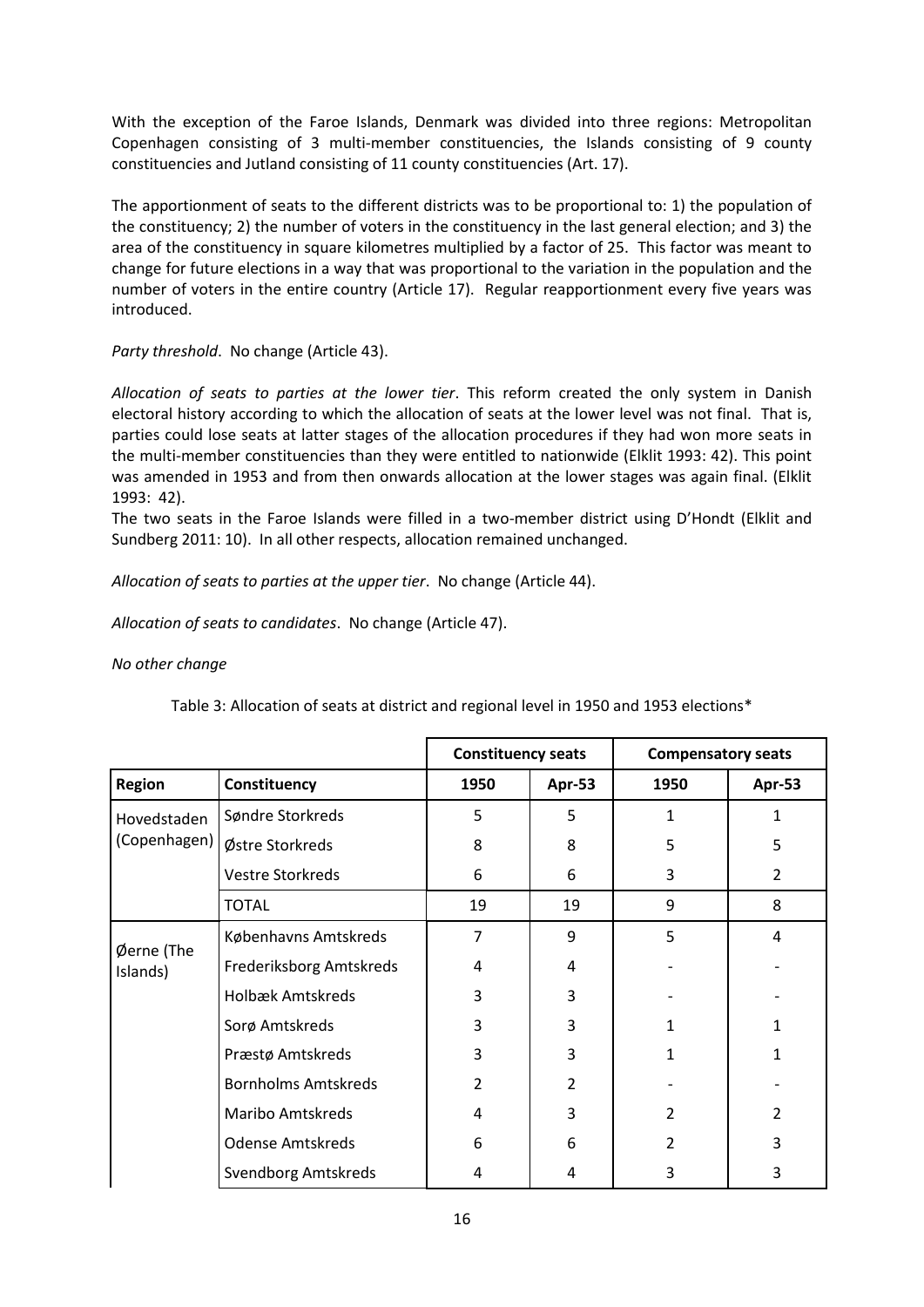|              | <b>TOTAL</b>                 | 36  | 37  | 14             | 14             |
|--------------|------------------------------|-----|-----|----------------|----------------|
|              | Hjørring Amtskreds           | 5   | 4   | 2              | $\overline{2}$ |
| Jylland      | <b>Thisted Amtskreds</b>     | 3   | 3   | 1              | 1              |
| (Jutland)    | Ålborg Amtskreds             | 6   | 6   | $\overline{2}$ | $\overline{2}$ |
|              | Viborg Amtskreds             | 4   | 4   | 1              | $\overline{2}$ |
|              | Randers Amtskreds            | 4   | 4   |                | $\overline{2}$ |
|              | Århus Amtskreds              | 4   | 4   | 5              | 5              |
|              | <b>Skanderborg Amtskreds</b> | 3   | 3   | 1              | 1              |
|              | Vejle Amtskreds              | 5   | 5   | 3              | $\overline{2}$ |
|              | Ringkøbing Amtskreds         | 6   | 6   | 2              | $\mathcal{P}$  |
|              | <b>Ribe Amtskreds</b>        | 4   | 4   | 3              | 1              |
|              | Haderslev                    | 6   | 6   | 1              | $\overline{2}$ |
|              | <b>TOTAL</b>                 | 50  | 49  | 21             | 22             |
| <b>TOTAL</b> |                              | 105 | 105 | 44             | 44             |

\*Data obtained from the Lovtidende (the Official Gazette) (https://www.lovtidende.dk).

### *3.3 The 1953 Electoral Reform.*

This new electoral law was enacted, on 31 March 1953, after constitutional amendments that led to the abolition of the Landstinget (Upper House).

*Assembly size*. The Assembly size increased. A total of 179 members were elected to the Folketing, of which two were elected in the Faroe Islands and two in Greenland. Both Greenland and the Faroe Islands constituted special electoral provinces. (Article 17)

*Districts and district magnitude*. Except for the Faroe Islands and Greenland, the country was divided into three electoral provinces, namely the Capital province, consisting of three multimember constituencies; the province of the islands, consisting of nine multi-member constituencies; and the Jutland province, consisting of eleven multi-member constituencies. Every multi-member constituency was divided into nomination districts.

Of the 175 seats to be elected in the territory not comprising the Faroe Islands and Greenland, 135 were multi-member constituency seats and 40 were compensatory seats (the proportion of compensatory seats was therefore reduced to 22.9 per cent).

The rules of apportionment were not changed, except in respect of the Bornholm multi-member constituency. If the apportionment did not allocate at least two seats to Bornholm, Bornholm received one seat in advance, after which the remaining 134 multi-member constituency seats were allocated following the usual method.

*Party threshold*. The threshold for taking part in the allocation of compensatory seats was raised. Parties needed to obtain at least one constituency seat; or at least 60,000 of the valid votes cast in the whole of Denmark; or, within each of the three regions, at least a number of votes equivalent to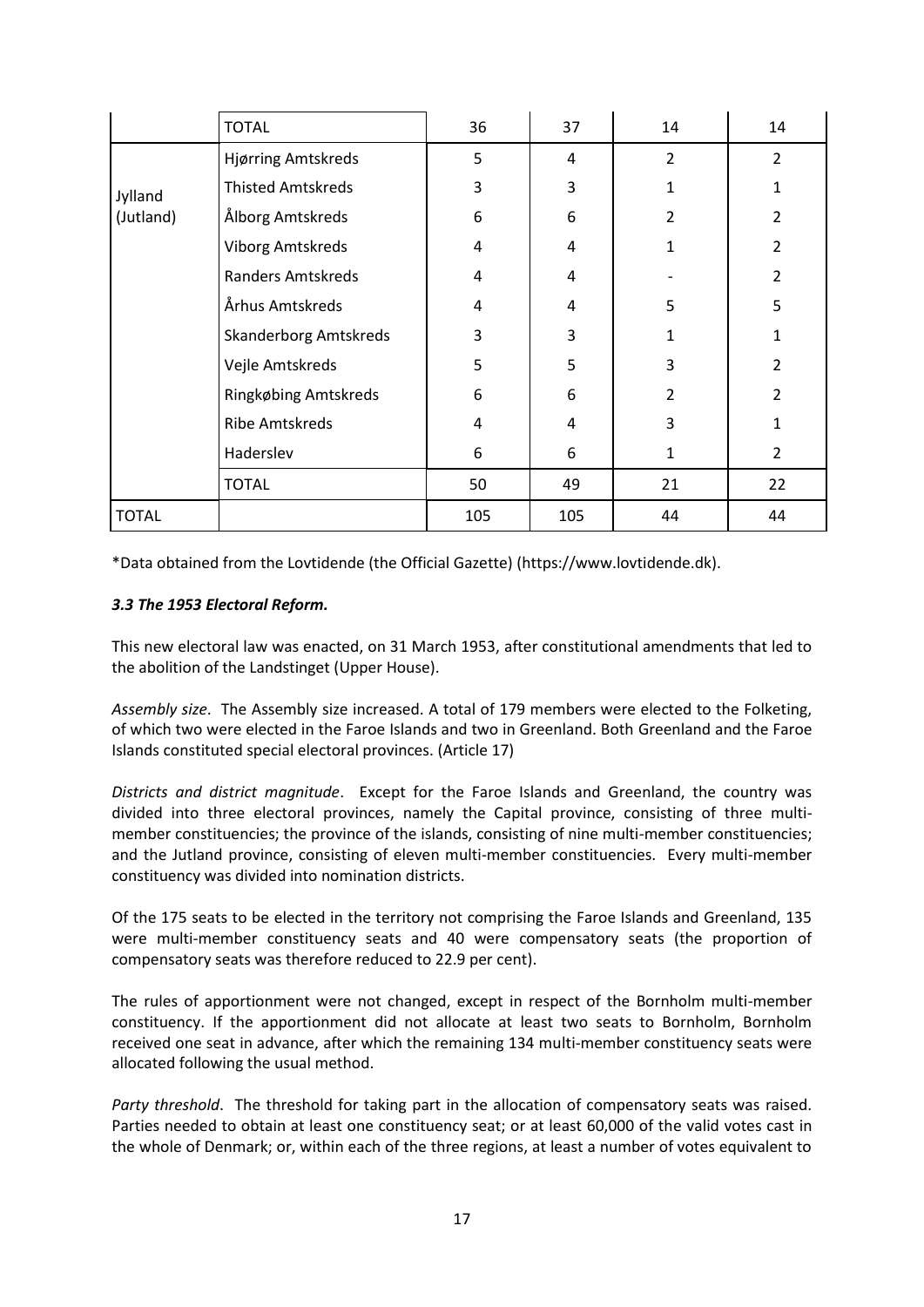the average number of valid votes per constituency seat in that region (Article 43). Elklit (2002: 45– 46) notes that the effect of this change was in practice more than to double the threshold.

*Allocation of seats to parties at the lower tier*. The electoral formula to allocate seats to parties at the lower tier was changed from D'Hondt to modified Saint Laguë. Thus, the votes cast for each party and each independent candidate in each multi-member constituency were summed up. Each vote total was divided by the divisor series 1.4, 3, 5, 7 and so on. The party or the independent candidate with the highest resulting quotient gained the first seat in the multi-member constituency. The second highest quotient secured the second seat and so on, until all constituency seats had been distributed among the parties and the independent candidates (Article 42). According to the Ministry of the Interior and Health (2010: 5):

"Changing to the modified Sainte-Laguë formula in 1953 served the purpose of ensuring that the increase in the number of constituency seats (from 105 to 135) and the reduction in the number of compensatory seats (from 44 to 40) introduced at the same time, did not have the effect that a party could obtain more constituency seats than its total votes made it qualify for. The modified Sainte-Laguë formula, which to a greater extent than the d'Hondt formula benefits minor parties, was for this reason considered the better option."

D'Hondt was retained, however, for the two seats elected from the Faroe Islands. The two new seats representing Greenland were filled by plurality in single-member districts until 1974, when D'Hondt in one two-member district was introduced there too (Elklit and Sundberg 2011: 10). The finality of seat allocation at the lower tier was reintroduced (Elklit 2005: 456).

*Allocation of seats to parties at the upper tier*. Only the mechanism for allocating upper tier seats from the regional level to the level of the multi-member constituencies changed: the mechanisms for determining the number of seats won by each party overall remained as they were. Seats were now allocated within parties to multi-member constituencies using the divisor series 1, 4, 7, 10... (Article 44). As the Ministry of the Interior and Health puts it, this divisor series was intended "to make it more difficult for multimember constituencies that have already obtained a constituency seat to share in the compensatory seats, thus ensuring a larger spread of compensatory seats among the multimember constituencies than the previous formula would entail" (Ministry of the Interior and Health 2010: 5).

#### *No other change*

|               |                            |             | <b>Constituency seats</b> |      |             | <b>Compensatory seats</b> |      |
|---------------|----------------------------|-------------|---------------------------|------|-------------|---------------------------|------|
| <b>Region</b> | Constituency               | Sep<br>1953 | 1957                      | 1960 | Sep<br>1953 | 1957                      | 1960 |
| Hovedstaden   | Søndre Storkreds           | 6           | 6                         | 6    |             |                           |      |
| (Copenhagen)  | Østre Storkreds            | 11          | 11                        | 11   |             |                           |      |
|               | <b>Vestre Storkreds</b>    | 8           | 8                         | 8    |             |                           |      |
|               | <b>TOTAL</b>               |             |                           |      |             |                           |      |
| Øerne (The    | Københavns Amtskreds       | 11          | 11                        | 11   | ς           | 4                         |      |
| Islands)      | Frederiksborg Amtskreds    | 5           | 5                         | 5    |             |                           |      |
|               | Holbæk Amtskreds           | 4           |                           |      |             |                           |      |
|               | Sorø Amtskreds             | 4           |                           |      |             |                           |      |
|               | Præstø Amtskreds           | 4           |                           |      |             |                           |      |
|               | <b>Bornholms Amtskreds</b> |             |                           |      |             |                           |      |
|               | Maribo Amtskreds           |             |                           |      |             |                           |      |

Table 4: Allocation of seats at district and regional level in 1953, 1957 and 1960 elections\*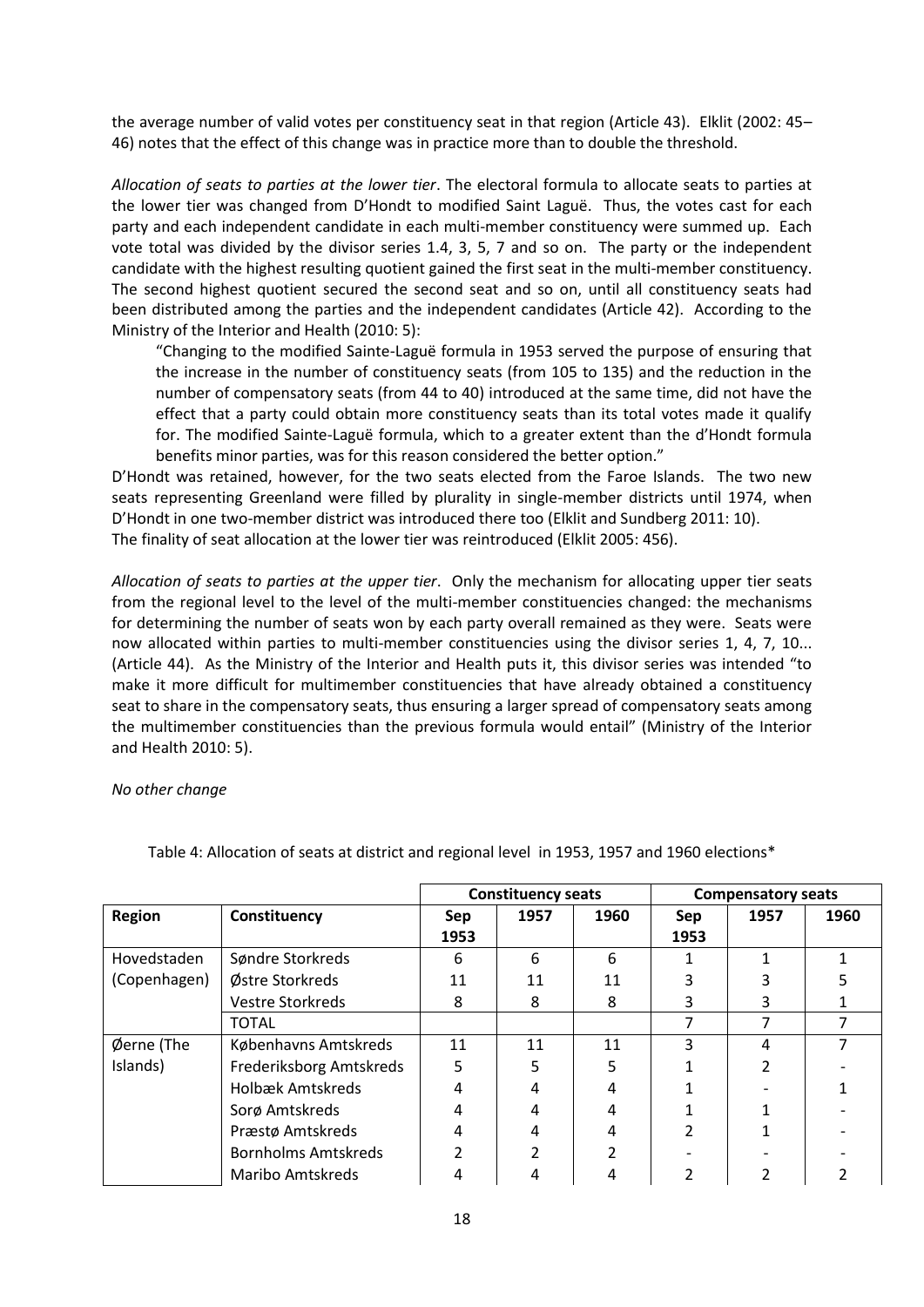|              | <b>Odense Amtskreds</b>      |     |     |     | 3  |    |    |
|--------------|------------------------------|-----|-----|-----|----|----|----|
|              | <b>Svendborg Amtskreds</b>   | 5   | 5   | 5   |    |    |    |
|              | <b>TOTAL</b>                 |     |     |     | 14 | 14 | 14 |
| Jylland      | Hjørring Amtskreds           | 6   | 6   | 6   | 1  |    |    |
| (Jutland)    | <b>Thisted Amtskreds</b>     | 3   |     | 3   |    |    |    |
|              | Ålborg Amtskreds             |     |     |     | 3  |    |    |
|              | <b>Viborg Amtskreds</b>      | 5   |     |     |    |    |    |
|              | <b>Randers Amtskreds</b>     | 6   | 6   | 6   |    |    |    |
|              | Århus Amtskreds              | 6   | 6   | 6   | 3  |    |    |
|              | <b>Skanderborg Amtskreds</b> | 4   |     | 4   |    |    |    |
|              | Vejle Amtskreds              |     |     |     |    |    |    |
|              | Ringkøbing Amtskreds         |     |     |     |    |    |    |
|              | <b>Ribe Amtskreds</b>        | 6   | 6   | 6   |    |    |    |
|              | Haderslev                    |     |     |     |    |    |    |
|              | <b>TOTAL</b>                 |     |     |     | 19 | 19 | 19 |
| <b>TOTAL</b> |                              | 135 | 135 | 135 | 40 | 40 | 40 |

\*Data obtained from the Lovtidende (the Official Gazette) (https://www.lovtidende.dk).

#### *3.4 The 1961 Electoral Reform*

This law changed the thresholds for inclusion in the compensatory tier. It was enacted on 16 June 1961 (Law No. 207).

*Party threshold*. The threshold was lowered. In order to participate in the distribution of compensatory seats, parties had to win either

1. at least one seat in a multi-member constituency (as before);

2. within at least two of the three electoral provinces (rather than, as previously, all three), at least as many votes as the average number of valid votes cast per constituency seat in the region; or

3. at least 2 per cent of the valid votes cast nationwide.

Elklit (2002: 46) notes that the change from 60,000 votes to 2 per cent of votes amounted to a reduction of 23 per cent.

*No other change*

#### *3.5 The 1964 Electoral Reform*

Minor details were changed with this law, enacted on 4th March 1964. Among other technicalities, it included several changes in constituency delimitation and some improvements to the procedures of access to voter registration.

*Districts and district magnitude*. No change, except for the introduction of a clause assuring that Bornholm's multi-member constituency had two seats in advance in the apportionment procedure instead of one seat, as had been the case under the 1953 law.

*No other change*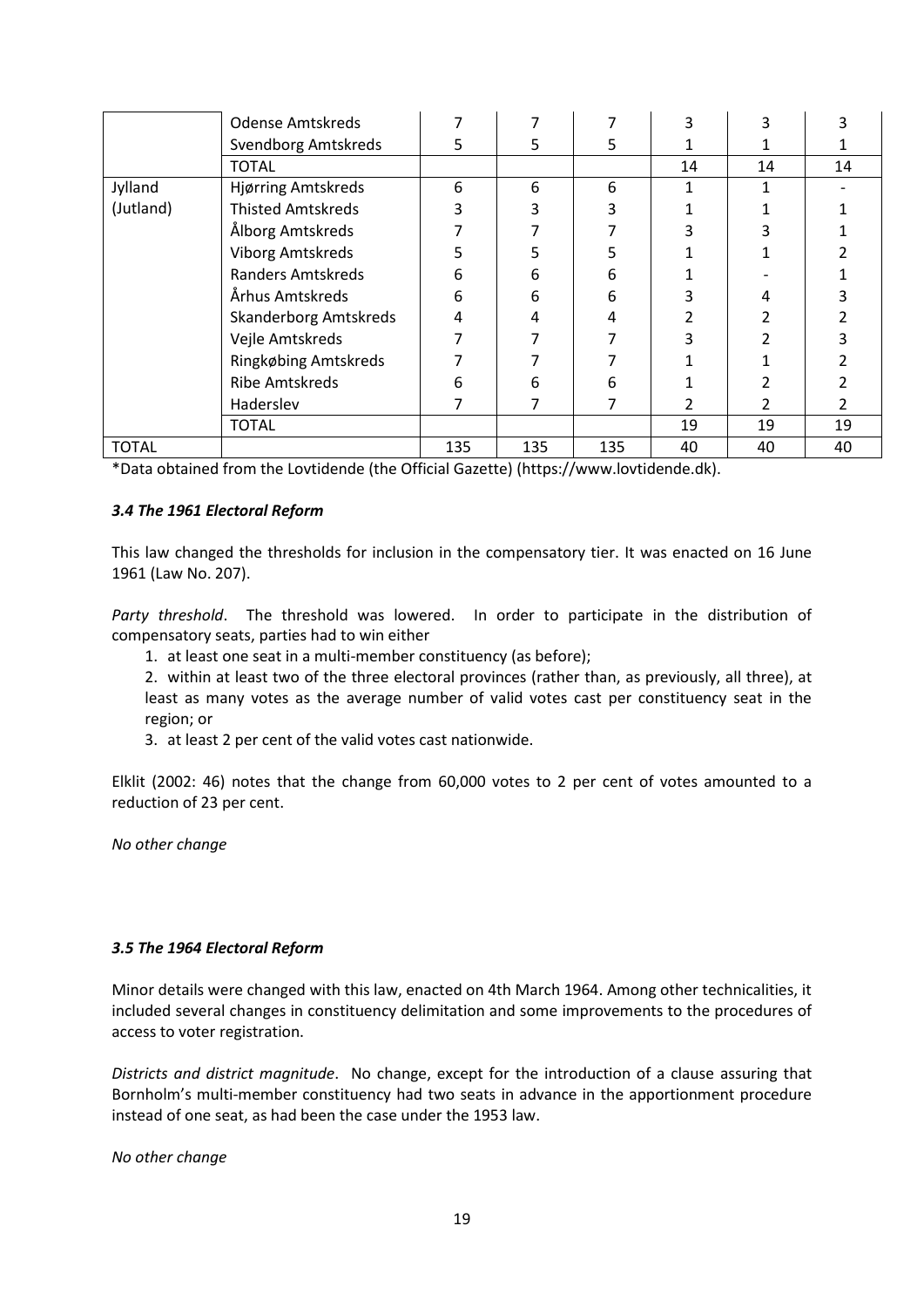|               |                              |      | <b>Constituency seats</b> |      |                | <b>Compensatory seats</b> |                |
|---------------|------------------------------|------|---------------------------|------|----------------|---------------------------|----------------|
| <b>Region</b> | Constituency                 | 1964 | 1966                      | 1968 | 1964           | 1966                      | 1968           |
| Hovedstaden   | Søndre Storkreds             | 5    | 5                         | 5    | 1              | $\mathbf{1}$              | 2              |
| (Copenhagen)  | Østre Storkreds              |      | 10                        | 10   | 4              | 4                         | 4              |
|               | <b>Vestre Storkreds</b>      | 7    | $\overline{7}$            | 7    | 2              | 2                         | 1              |
|               | <b>TOTAL</b>                 |      |                           |      | $\overline{7}$ | $\overline{7}$            | $\overline{7}$ |
| Øerne (The    | Københavns Amtskreds         | 15   | 15                        | 15   | 6              | $\overline{7}$            | 5              |
| Islands)      | Frederiksborg Amtskreds      | 5    | 5                         | 5    | 1              | 2                         | 3              |
|               | <b>Holbæk Amtskreds</b>      | 4    | 4                         | 4    | 2              | 1                         | 1              |
|               | Sorø Amtskreds               | 4    | 4                         | 4    |                | 1                         | 1              |
|               | Præstø Amtskreds             | 4    | 4                         | 4    |                |                           | 1              |
|               | <b>Bornholms Amtskreds</b>   | 2    | 2                         | 2    |                |                           |                |
|               | <b>Maribo Amtskreds</b>      | 4    | 4                         | 4    | 1              |                           | 1              |
|               | <b>Odense Amtskreds</b>      | 7    | 7                         | 7    | 3              | 2                         | 2              |
|               | <b>Svendborg Amtskreds</b>   | 5    | 5                         | 5    | $\mathbf{1}$   | $\mathbf{1}$              |                |
|               | <b>TOTAL</b>                 |      |                           |      | 14             | 14                        | 14             |
| Jylland       | Hjørring Amtskreds           | 6    | 6                         | 6    |                |                           | 1              |
| (Jutland)     | <b>Thisted Amtskreds</b>     | 3    | 3                         | 3    |                |                           | 1              |
|               | Ålborg Amtskreds             | 7    | 7                         | 7    | 3              | 3                         | 4              |
|               | <b>Viborg Amtskreds</b>      | 5    | 5                         | 5    | 2              | 1                         | 1              |
|               | <b>Randers Amtskreds</b>     | 5    | 5                         | 5    | 1              | 2                         | 2              |
|               | Århus Amtskreds              | 6    | 6                         | 6    | 3              | 5                         | 5              |
|               | <b>Skanderborg Amtskreds</b> | 4    | 4                         | 4    | $\mathbf{1}$   | 2                         | 1              |
|               | Vejle Amtskreds              | 7    | 7                         | 7    | 3              | 3                         | 3              |
|               | Ringkøbing Amtskreds         | 7    | 7                         | 7    | 2              |                           |                |
|               | <b>Ribe Amtskreds</b>        | 6    | 6                         | 6    | $\overline{2}$ | 2                         |                |
|               | Haderslev                    | 7    | 7                         | 7    | $\overline{2}$ | $\mathbf{1}$              | 1              |
|               | <b>TOTAL</b>                 |      |                           |      | 19             | 19                        | 19             |
| <b>TOTAL</b>  |                              | 135  | 135                       | 135  | 40             | 40                        | 40             |

Table 5: Allocation of seats at district [and provincial] level in 1964, 1966 and 1968 elections\*

\*Data obtained from the Lovtidende (the Official Gazette) (https://www.lovtidende.dk).

### *3.6 The 1970 Electoral Reform*

This law introduced changes to the delimitation of multi-member constituencies as a consequence of the local government reform (Elklit 2005: 456). It was enacted on 10 June 1970.

*Districts and district magnitude*. The law retained the three electoral regions but reduced the number of multi-member constituencies from 23 to 17. Mean district magnitude at the lower tier thus rose from 5.9 to 7.9. The Capital region still contained three multi-member constituencies, but the Islands region now had seven multi-member constituencies and the Jutland region also seven (Article 1).

*Allocation of seats to candidates*. There was no substantial change, but a party that had nominated multiple candidates in each nominating district could designate one of these as the candidate to be listed first. This has the effect of giving this candidate added prominence, but nothing more.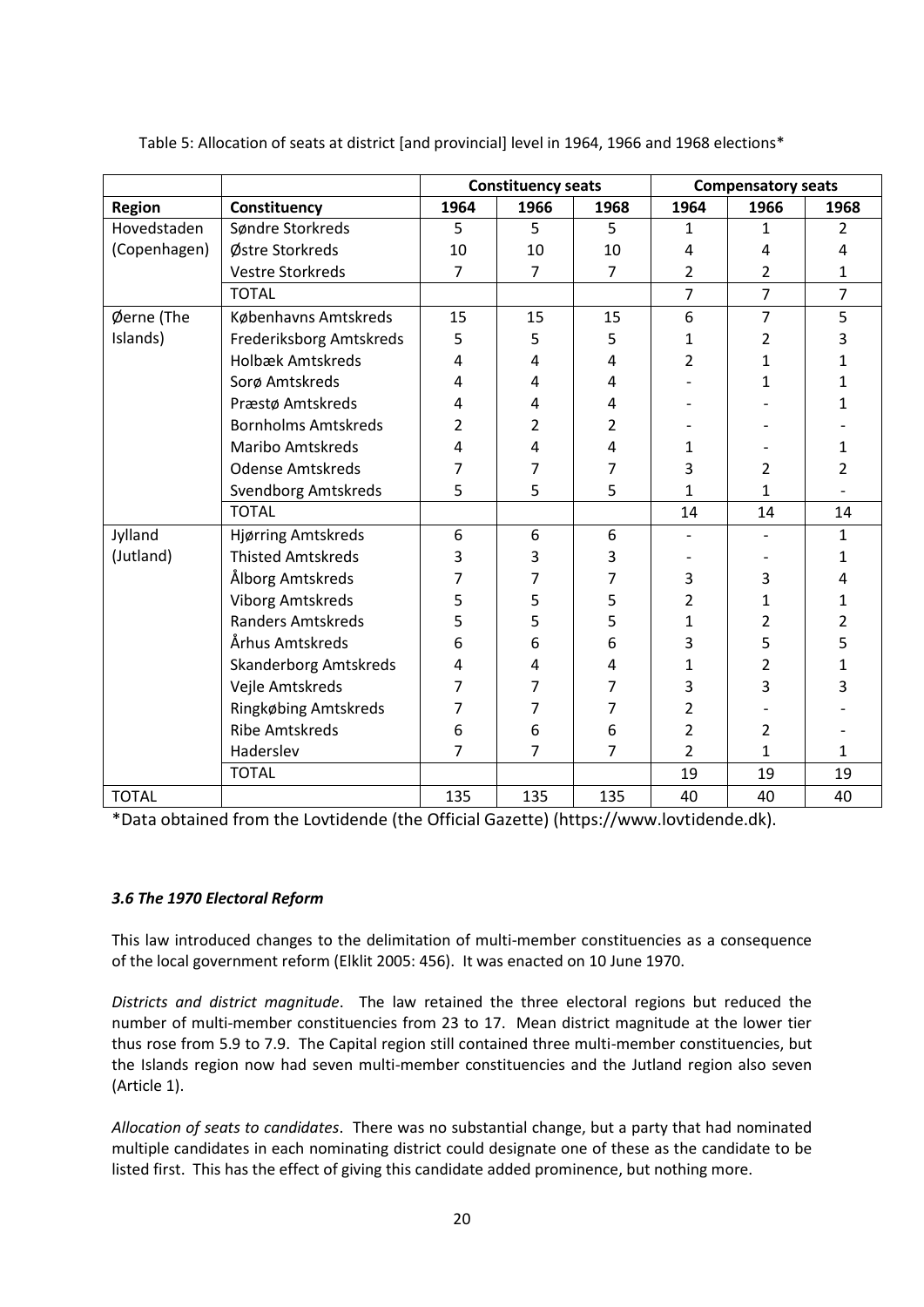*No other change*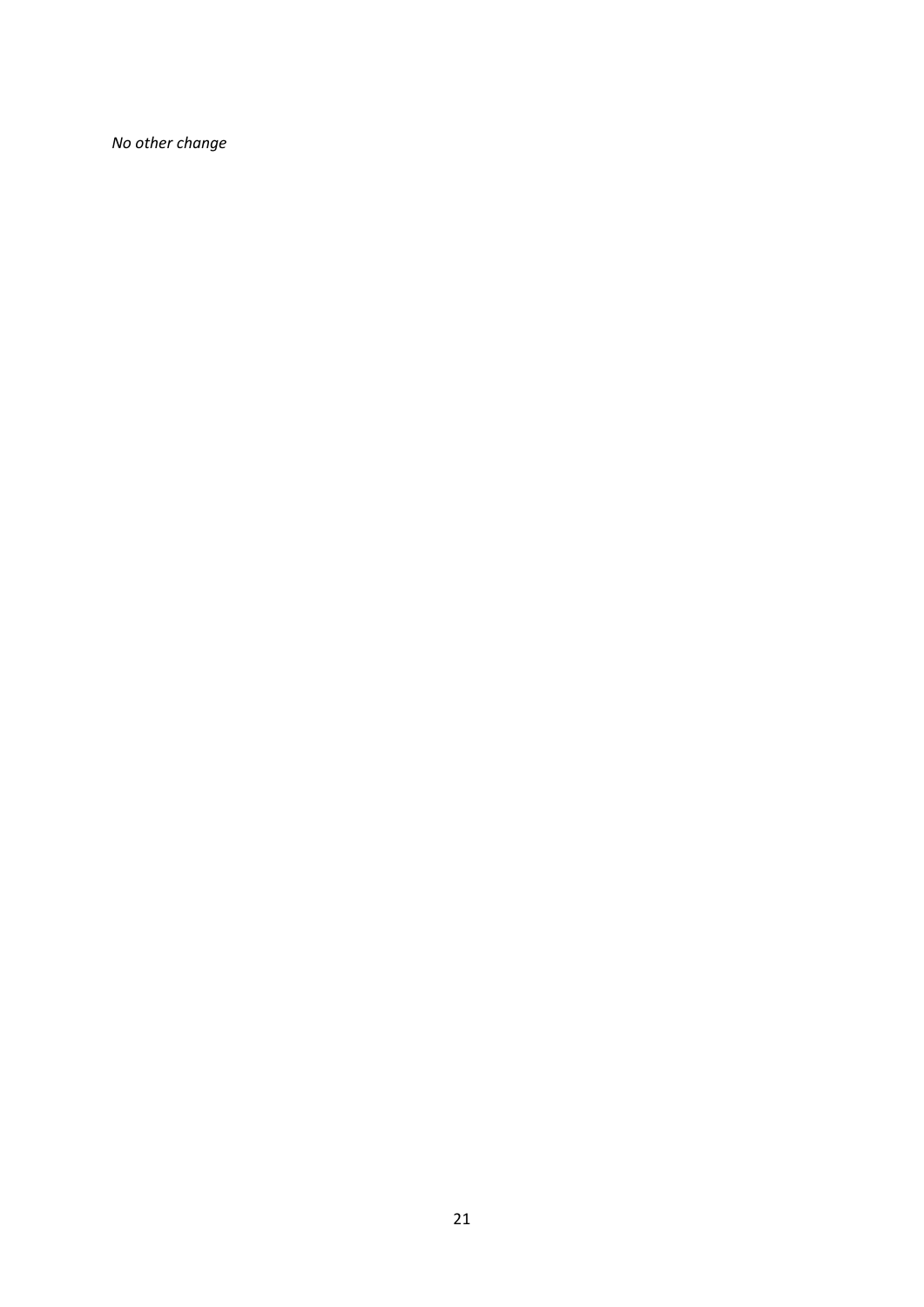|              |                            |                |                |                | Constituency seats |                |                |                |                |                |      | Compensatory seats |                          |                |                              |
|--------------|----------------------------|----------------|----------------|----------------|--------------------|----------------|----------------|----------------|----------------|----------------|------|--------------------|--------------------------|----------------|------------------------------|
| Region       | Constituency               | 1971           | 1973           | 1975           | 1977               | 1979           | 1981           | 1984           | 1971           | 1973           | 1975 | 1977               | 1979                     | 1981           | 1984                         |
| Hovedstaden  | Søndre Storkreds           | 6              | 5              | 5              | 5                  | 5              | 4              | 4              |                |                |      |                    | 1                        |                |                              |
| (Copenhagen) | Østre Storkreds            | 8              | 8              | 8              | 8                  | 8              | 6              | 6              | $\overline{3}$ | 4              | 4    | 5                  | 4                        | 4              | 4                            |
|              | <b>Vestre Storkreds</b>    | 6              | 6              | 6              | 6                  | 6              | 5              | 5              | 3              | 1              | 1    |                    |                          |                |                              |
|              | <b>TOTAL</b>               |                |                |                |                    |                |                |                | 6              | 5              | 5    | 5                  | 5                        | 4              | 4                            |
| Øerne (The   | Københavns Amtskreds       | 15             | 15             | 15             | 15                 | 15             | 15             | 15             | 4              | 6              | 5    | 3                  | 4                        | 6              | 6                            |
| Islands)     | Frederiksborg Amtskreds    | 6              | $\overline{7}$ | $\overline{7}$ | $\overline{7}$     | 7              | 8              | 8              | $\overline{2}$ | $\overline{2}$ | 5    | 4                  | 3                        | $\overline{2}$ | $\overline{2}$               |
|              | Roskilde Amtskreds         | 4              | 4              | 4              | 4                  | 4              | 5              | 5              | $\mathbf 1$    | 2              | 1    | 1                  |                          | 1              | $\mathbf{1}$                 |
|              | Vestsjællands Amtskreds    | $\overline{7}$ | $\overline{7}$ | $\overline{7}$ | $\overline{7}$     | 7              | 7              | $\overline{7}$ | $\overline{3}$ |                | 1    | $\overline{2}$     | $\overline{2}$           | $\overline{2}$ | $\mathbf{1}$                 |
|              | Storstrøms Amtskreds       | $\overline{7}$ | $\overline{7}$ | $\overline{7}$ | 7                  | $\overline{7}$ | $\overline{7}$ | 7              | $\overline{2}$ | $\mathbf{1}$   | 1    | $\mathbf{1}$       | 1                        | $\overline{2}$ | $\overline{2}$               |
|              | <b>Bornholms Amtskreds</b> | $\overline{2}$ | $\overline{2}$ | $\overline{2}$ | 2                  | $\overline{2}$ | $\overline{2}$ | $\overline{2}$ |                |                |      |                    |                          |                |                              |
|              | Fyns Amtskreds             | 12             | 12             | 12             | 12                 | 12             | 12             | 12             | 3              | 5              | 3    | 5                  | 6                        | 4              | 5                            |
|              | <b>TOTAL</b>               |                |                |                |                    |                |                |                | 15             | 16             | 16   | 16                 | 16                       | 17             | 17                           |
| Jylland      | Sønderjyllands Amtskreds   | $\overline{7}$ | $\overline{7}$ | 7              | $\overline{7}$     | $\overline{7}$ | $\overline{7}$ | $\overline{7}$ | $\overline{2}$ | $\mathbf{1}$   | 3    | $\mathbf{1}$       | $\overline{\phantom{0}}$ | $\overline{2}$ | $\overline{2}$               |
| (Jutland)    | <b>Ribe Amtskreds</b>      | 6              | 6              | 6              | 6                  | 6              | 6              | 6              | $\overline{2}$ | 1              |      |                    |                          |                | $\mathbf{1}$                 |
|              | Vejle Amtskreds            | 8              | 8              | 8              | 8                  | 8              | 9              | 9              | 5              | 4              | 3    | 3                  | 4                        | $\overline{2}$ | $\overline{2}$               |
|              | Ringkøbing Amtskreds       | $\overline{7}$ | $\overline{7}$ | $\overline{7}$ | $\overline{7}$     | $\overline{7}$ | $\overline{7}$ | $\overline{7}$ | $\overline{2}$ | 3              | 1    | $\overline{2}$     | $\overline{2}$           | 3              | 3                            |
|              | Århus Amtskreds            | 14             | 14             | 14             | 14                 | 14             | 15             | 15             | 5              | 5              | 5    | 5                  | 5                        | 4              | 4                            |
|              | <b>Viborg Amtskreds</b>    | $\overline{7}$ | $\overline{7}$ | $\overline{7}$ | 7                  | 7              | $\overline{7}$ | 7              | $\mathbf 1$    | 1              | 1    | 3                  | $\overline{2}$           | 3              | 3                            |
|              | Nordjyllands Amtskreds     | 13             | 13             | 13             | 13                 | 13             | 13             | 13             | $\overline{2}$ | 4              | 6    | 5                  | 6                        | 4              | 4                            |
|              | <b>TOTAL</b>               |                |                |                |                    |                |                |                | 19             | 19             | 19   | 19                 | 19                       | 19             | 19                           |
| <b>TOTAL</b> |                            | 135            | 135            | 135            | 135                | 135            | 135            | 135            | 40             | 40             | 40   | 40                 | 40                       | 40             | 40                           |
| *Data        | from<br>obtained           | the            |                | Lovtidende     |                    | (the           |                | Official       |                | Gazette)       |      |                    |                          |                | (https://www.lovtidende.dk). |

Table 6: Allocation of seats at district and regional level from 1971 elections to 1984 elections\*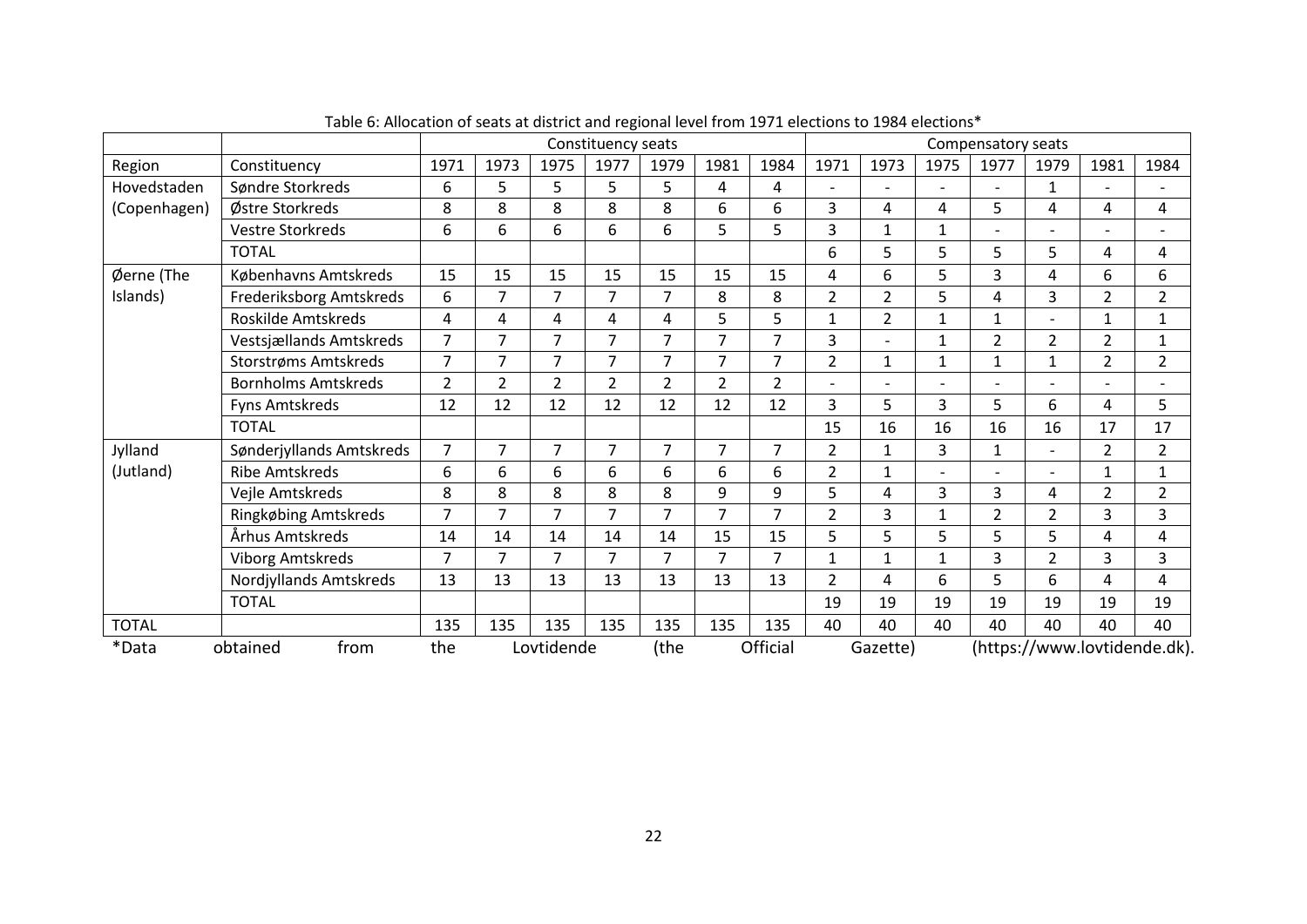#### *3.7 The 1987 Electoral Reform.*

This law constitutes a general modernization of the legal text, but it included only limited changes. One of the main modifications concerned the system for allocating seats to candidates where parties had presented a so-called "party list" in a multi-member constituency.

#### *Assembly size*. No change (Article 7).

*Districts and district magnitude*. The division between lower-tier and upper-tier seats and the number of districts at each tier remained unaltered (Articles 8 and 10), but the formula for apportioning seats among the lower-tier multi-member constituencies was changed slightly. Specifically, the weight attached to the geographical area of the constituency was reduced: whereas the area in square kilometres was previously multiplied by 25 before being added to the population and the number of voters at the last election, now it would be multiplied by only 20 (Article 10).

*Allocation of seats to parties at the lower tier*. No change (Article 76).

*Allocation of seats to parties at the upper tier*. No change (Article 77).

*Allocation of seats to candidates*. The various ways in which parties can present their candidates and the implications of these alternatives are set out somewhat differently from in the previous law, but their practical implications are largely the same. The most substantial change relates to the "party list" option. Even here, however, while the procedure is much simplified (cf. Elklit 1993: 55, n. 2), the effect is largely unchanged.

The law distinguishes two forms of candidature: standing by district and standing in parallel (Article 38). Each of these, in turn, has two variants, producing four possible structures in total (cf. Elklit 2011):

1. Standing by district without party lists. Here, the party nominates one candidate per nomination district within the multi-member constituency. As before, the candidate whom the party has nominated in the district appears first. All the party's other candidates from other districts in the multi-member constituency are listed below this candidate in alphabetical order. Voters can vote for the party or for an individual candidate. Candidates receive all the votes cast for them. Party votes are allotted to the nominated candidate in each district. Candidates are elected in order of these vote totals (Articles 39, 73(5), 80, and 81). This thus remains a flexible list system in which the votes cast are the dominant factor in determining who is elected.

2. Standing by district with party lists. Here again, the party nominates one candidate per nomination district, but this time the party also submits an ordered list of all its candidates across the multi-member constituency. Within each district, the nominated candidate appears top and others follow in their order on the list (Articles 39 and 41). In this case, as before, the first step in determining the order in which the candidates are elected is to calculate the Droop quota for each party in each multi-member constituency by dividing its vote total by the number one greater than the number of seats it has won and then raising the number obtained to the next integer. Candidates whose vote totals (after party votes have been assigned to the candidate nominated in each district) reach or exceed this quota are elected. If more than one candidate achieves this, they are elected in their order on the party list. Whereas previously any remaining seats were filled through a laborious process of vote transfers, now they are simply filled in the order in which the candidates appear on the party list (Article 82). This thus remains a flexible list system in which the party's original list order generally prevails.

3. Standing in parallel. In this case, the party nominates multiple candidates in the nomination district. These candidates appear in alphabetical order on the ballot paper and are followed by any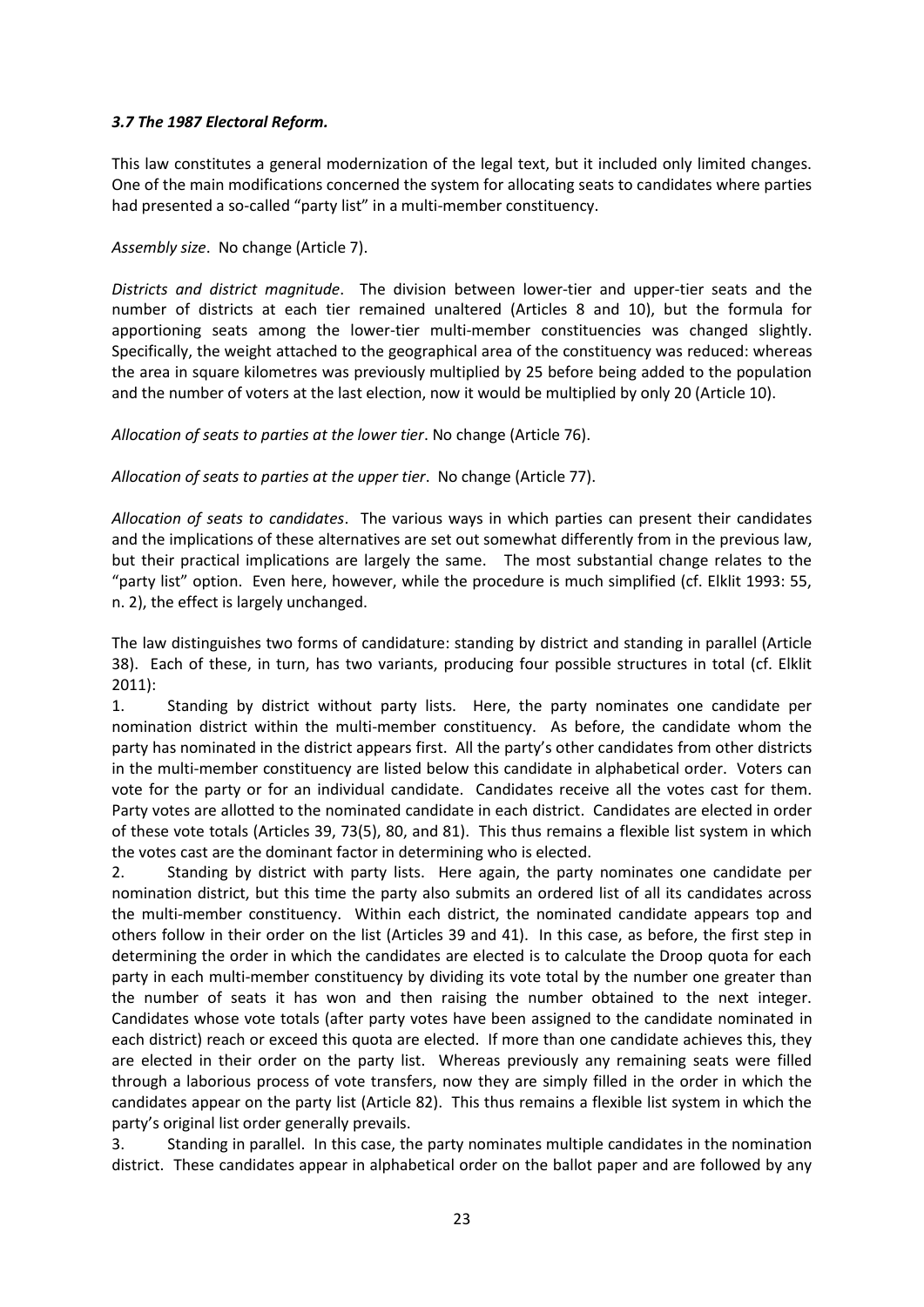other candidates running for the party in the multi-member constituency but not nominated in this district. As usual, voters can vote for a party or for an individual candidate. This time, the party votes are distributed among all the candidates nominated in the district in proportion to the number of personal votes they have won. The final vote totals for the candidates are the sums of their personal votes and these distributed party votes, and candidates are elected in order of these vote totals (Articles 40, 80, and 81). Thus, this is a fully open list system.

4. Standing in parallel with nomination of top district candidates. Finally, parties have the option of nominating multiple candidates in each district but designating one of them to appear at the top of the ballot paper. In other respects, this option is identical to the previous one (Articles 40, 80, and 81). Though voters are given a hint as to the party's preferred candidate, the final order of candidates is still determined solely by the personal votes cast by voters. This therefore counts again as a fully open list system.

Elklit reports that, of the 90 party slates in the 2007 elections (nine parties in ten multi-member constituencies), the first form of candidature (which is sometimes referred to as the traditional form) was used in one case, the second, party list form in twelve, the third in none, and the final form in 77 (Elklit 2011: 2–5). This contrasts with the 1960s, when standing by district without party lists was the commonest form (Pedersen 1966: 169).

*No other change*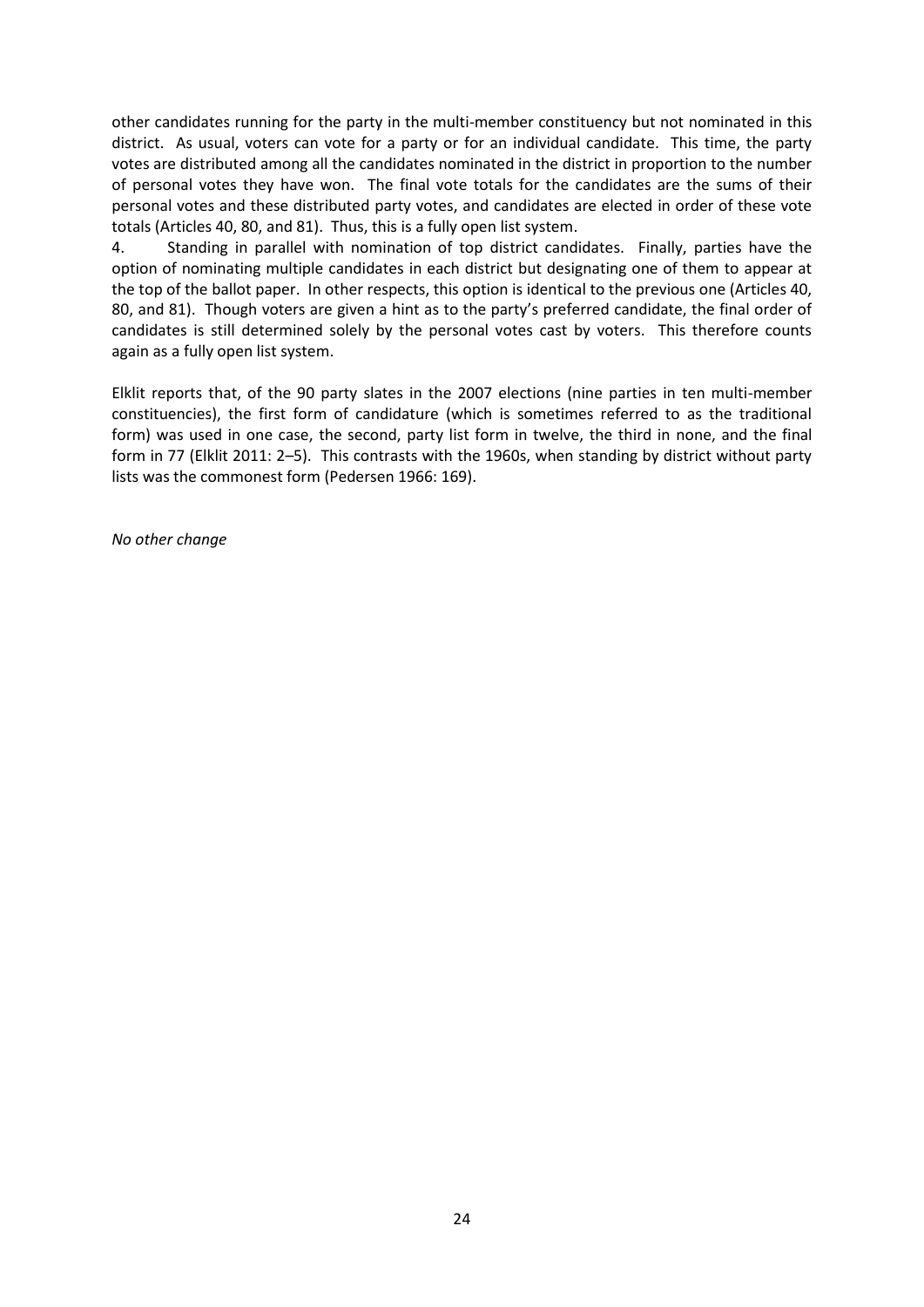|              |                            |                |                |                | Constituency seats |                |                |                |                |                |                | Compensatory seats |                |                |                              |
|--------------|----------------------------|----------------|----------------|----------------|--------------------|----------------|----------------|----------------|----------------|----------------|----------------|--------------------|----------------|----------------|------------------------------|
| Region       | Constituency               | 1987           | 1988           | 1990           | 1994               | 1998           | 2001           | 2005           | 1987           | 1988           | 1990           | 1994               | 1998           | 2001           | 2005                         |
| Hovedstaden  | Søndre Storkreds           | 4              | 4              | 4              | 4                  | 3              | 4              | 4              |                |                |                | $\mathbf{1}$       |                |                |                              |
| (Copenhagen) | Østre Storkreds            | 6              | 6              | 6              | 6                  | 6              | 6              | 6              | 4              | 4              | 4              | 3                  | 4              | $\overline{2}$ | $\overline{2}$               |
|              | <b>Vestre Storkreds</b>    | 4              | 4              | 4              | 4                  | 4              | 4              | 4              |                |                |                |                    | 1              | $\overline{2}$ | 2                            |
|              | <b>TOTAL</b>               |                |                |                |                    |                |                |                | 4              | 4              | 4              | 4                  | 5              | 4              | 4                            |
| Øerne (The   | Københavns Amtskreds       | 15             | 15             | 15             | 15                 | 14             | 14             | 14             | 6              | 3              | 4              | 3                  | 6              | 5.             | 6                            |
| Islands)     | Frederiksborg Amtskreds    | 8              | 8              | 8              | 8                  | 9              | 9              | 9              | 4              | 4              | 4              | 5                  | 3              | $\overline{2}$ | $\overline{2}$               |
|              | Roskilde Amtskreds         | 5              | 5              | 5              | 5                  | 6              | 5              | 5              | $\overline{2}$ | 3              | 3              | 1                  | 2              | $\overline{2}$ | 3                            |
|              | Vestsjællands Amtskreds    | 8              | 8              | 8              | 8                  | 8              | 8              | 8              | $\blacksquare$ | 1              | $\overline{2}$ | 3                  | 1              | $\overline{2}$ | $\overline{2}$               |
|              | Storstrøms Amtskreds       | $\overline{7}$ | $\overline{7}$ | $\overline{7}$ | $\overline{7}$     | $\overline{7}$ | $\overline{7}$ | $\overline{7}$ | $\overline{a}$ | 1              |                | $\mathbf{1}$       | 1              | 1              | $\mathbf{1}$                 |
|              | <b>Bornholms Amtskreds</b> | $\overline{2}$ | $\overline{2}$ | $\overline{2}$ | 2                  | $\mathbf{1}$   | $\overline{2}$ | $\overline{2}$ |                |                |                |                    |                |                |                              |
|              | <b>Fyns Amtskreds</b>      | 12             | 12             | 12             | 12                 | 12             | 12             | 12             | 4              | 4              | 3              | 3                  | 3              | 4              | $\overline{2}$               |
|              | <b>TOTAL</b>               |                |                |                |                    |                |                |                | 16             | 16             | 16             | 16                 | 16             | 16             | 16                           |
| Jylland      | Sønderjyllands Amtskreds   | $\overline{7}$ | $\overline{7}$ | $\overline{7}$ | 7                  | 7              | 7              | 7              | $\mathbf{1}$   | $\mathbf{1}$   | 1              | 1                  | $\mathbf{1}$   | $\overline{2}$ | $\mathbf{1}$                 |
| (Jutland)    | <b>Ribe Amtskreds</b>      | 6              | 6              | 6              | 9                  | 6              | 6              | 6              | 1              | 1              | 1              |                    |                |                |                              |
|              | Vejle Amtskreds            | 9              | 9              | 9              | 6                  | 9              | 9              | 9              | 4              | $\overline{2}$ | 4              | 5                  | 3              | 3              | 3                            |
|              | Ringkøbing Amtskreds       | $\overline{7}$ | $\overline{7}$ | 8              | 8                  | 8              | $\overline{7}$ | 7              | 4              | 3              | 3              | $\mathbf{1}$       | $\overline{2}$ | 3              | 3                            |
|              | Århus Amtskreds            | 15             | 15             | 15             | 15                 | 16             | 16             | 16             | 4              | 6              | 6              | 8                  | 6              | 7              | 6                            |
|              | <b>Viborg Amtskreds</b>    | 7              | $\overline{7}$ | 6              | 6                  | 6              | 6              | 6              | $\mathbf{1}$   | $\overline{2}$ | 1              | 1                  | $\overline{2}$ | 1              | $\overline{2}$               |
|              | Nordjyllands Amtskreds     | 13             | 13             | 13             | 13                 | 13             | 13             | 13             | 5              | 5              | 4              | 4                  | 5              | 4              | 5                            |
|              | <b>TOTAL</b>               |                |                |                |                    |                |                |                | 20             | 20             | 20             | 20                 | 19             | 20             | 20                           |
| <b>TOTAL</b> |                            | 135            | 135            | 135            | 135                | 135            | 135            | 135            | 40             | 40             | 40             | 40                 | 40             | 40             | 40                           |
| *Data        | from<br>obtained           | the            |                | Lovtidende     |                    | (the           |                | Official       |                | Gazette)       |                |                    |                |                | (https://www.lovtidende.dk). |

## Table 7: Allocation of seats at district and regional level from 1987 elections to 2005 elections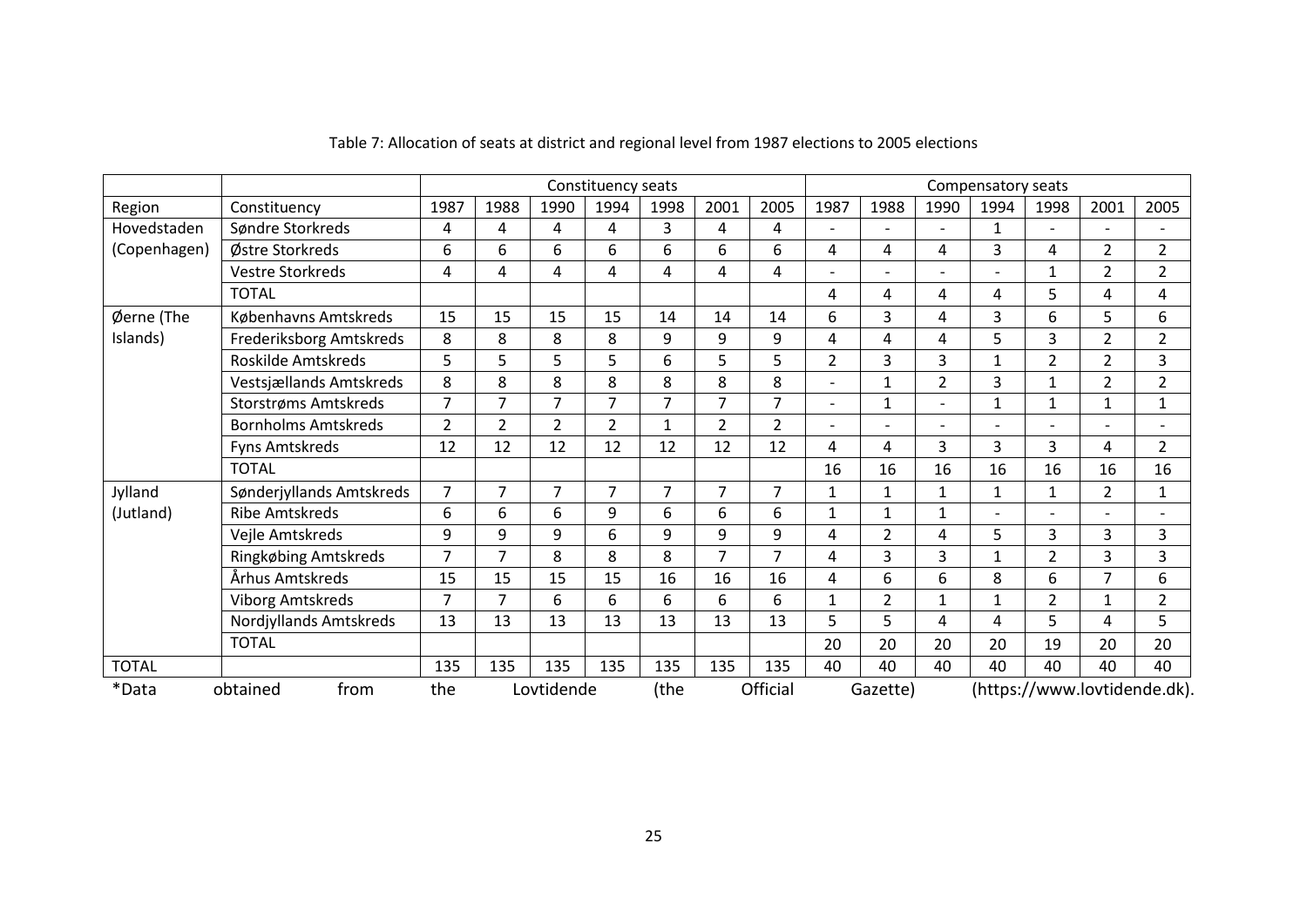

#### *3.8 The 2006 Electoral Reform*

This law, enacted on 8 June 2006, introduced two significant changes to the electoral system. First, it modified the structure of the districts to reflect the local government reforms implemented on 1 January 2007. Second, it reintroduced the D'Hondt seat allocation method for seats in the multi-member constituencies. It has been in use since 1 January 2007 and only minor changes have been made between then and the time of writing this summary (May 2012).

*Districts and district magnitude*. In order to reflect local government reorganization, the number of multi-member constituencies was reduced from seventeen to ten, with the consequence that mean district magnitude in the lower tier was increased from 7.9 to 13.5. There are still three upper-tier regions, though these different in geographical scope from before. The Capital region contains four constituencies, while the Sealand-South Denmark region and the Middle and North Jutland region contain three each.

*Allocation of seats to parties at the lower tier*. The only change is that the allocation formula is amended from modified Sainte-Laguë to D'Hondt (Article 17). According to the Ministry of the Interior and Health (2010: 5), this change was intended to compensate for the larger district magnitudes implied by the reduction in the number of districts, such that the ease with which it was possible to win a seat would remain unaltered.

#### *No other change*

|                       |                               |      | <b>Constituency seats</b> |               | <b>Compensatory seats</b> |
|-----------------------|-------------------------------|------|---------------------------|---------------|---------------------------|
| <b>Region</b>         | Constituency                  | 2007 | 2011                      | 2007          | 2011                      |
| Landsdel              |                               |      |                           | 11            | 10                        |
| Hovedstaden           | Københavns Storkreds          | 15   | 15                        | $\mathcal{P}$ | 4                         |
| (Metropolitan         | Københavns Omegns Storkreds   | 11   | 12                        | 4             | 3                         |
| Copenhagen)           | Nordsjællands Storkreds       | 10   | 10                        | 5             | 3                         |
|                       | <b>Bornholms Storkreds</b>    | 2    | 2                         |               |                           |
| Landsdel Sjælland-    |                               |      |                           | 15            | 16                        |
| Syddanmark (Sealand-  | Sjællands Storkreds           | 21   | 20                        | 7             | 6                         |
| Southern Denmark)     | <b>Fyns Storkreds</b>         | 12   | 12                        |               | 5                         |
|                       | <b>Sydjyllands Storkreds</b>  | 18   | 18                        | 6             | 5                         |
| Landsdel Midtjylland- |                               |      |                           | 14            | 14                        |
| Nordjylland (Northern | Østjyllands Storkreds         | 17   | 18                        | 7             | 7                         |
| and Central Jutland)  | <b>Vestjyllands Storkreds</b> | 14   | 13                        |               | 3                         |
|                       | Nordjyllands Storkreds        | 15   | 15                        | 5.            | 4                         |
| <b>TOTAL</b>          |                               | 135  | 135                       | 40            | 40                        |

Table 8: Allocation of seats at district and regional level in 2007 and 2011 elections\*

\*Data obtained from the Lovtidende (the Official Gazette) (https://www.lovtidende.dk).